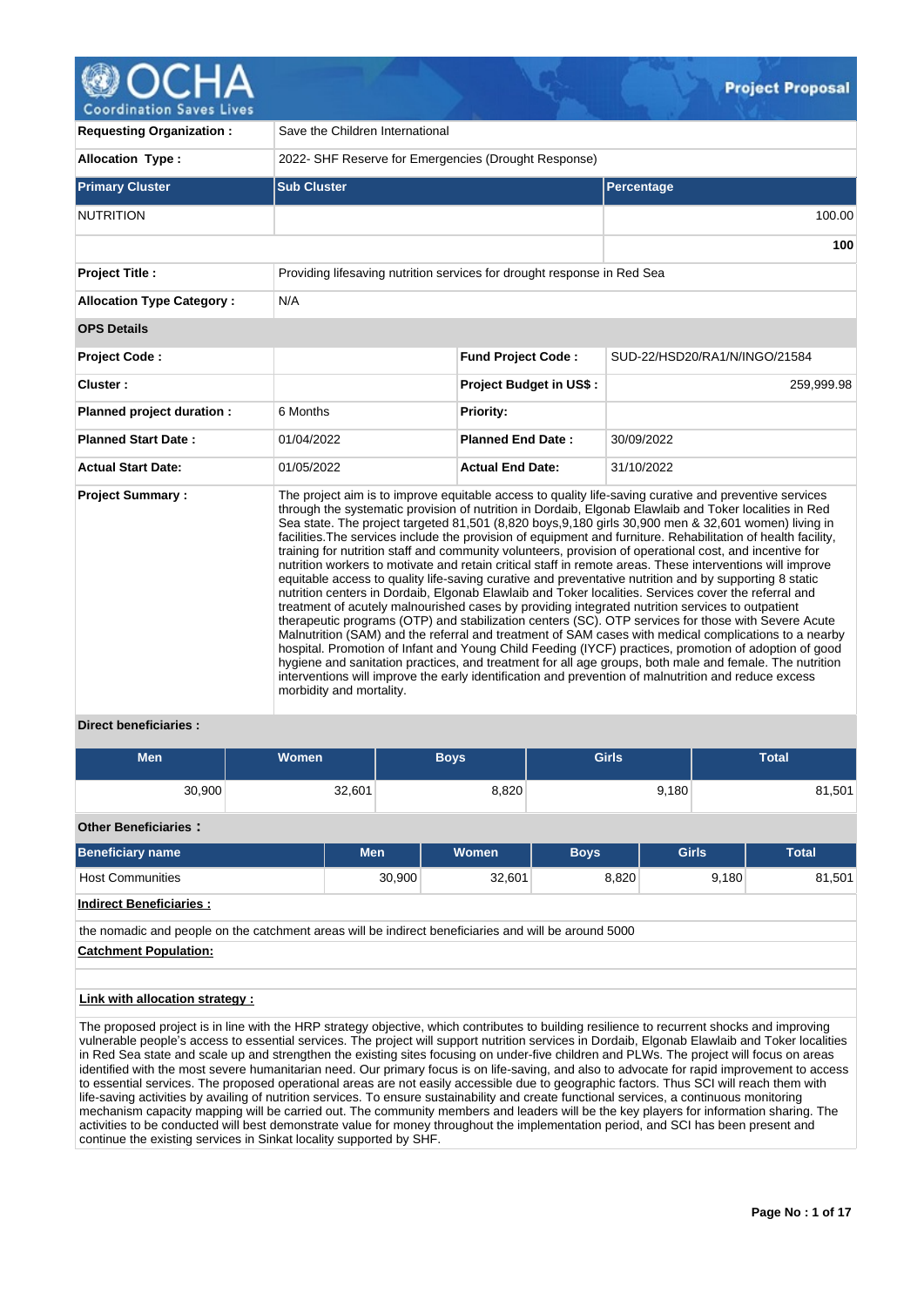| <b>Sub-Grants to Implementing Partners:</b>                                                                                                                                                                                                                                                                                                                                                                                                                                                                                                                                                                                                                                                                                     |                                              |                                     |  |  |                       |  |  |  |  |  |
|---------------------------------------------------------------------------------------------------------------------------------------------------------------------------------------------------------------------------------------------------------------------------------------------------------------------------------------------------------------------------------------------------------------------------------------------------------------------------------------------------------------------------------------------------------------------------------------------------------------------------------------------------------------------------------------------------------------------------------|----------------------------------------------|-------------------------------------|--|--|-----------------------|--|--|--|--|--|
| <b>Partner Name</b>                                                                                                                                                                                                                                                                                                                                                                                                                                                                                                                                                                                                                                                                                                             |                                              | <b>Partner Type</b>                 |  |  | <b>Budget in US\$</b> |  |  |  |  |  |
|                                                                                                                                                                                                                                                                                                                                                                                                                                                                                                                                                                                                                                                                                                                                 |                                              |                                     |  |  |                       |  |  |  |  |  |
| Other funding secured for the same project (to date) :                                                                                                                                                                                                                                                                                                                                                                                                                                                                                                                                                                                                                                                                          |                                              |                                     |  |  |                       |  |  |  |  |  |
| <b>Other Funding Source</b><br><b>Other Funding Amount</b>                                                                                                                                                                                                                                                                                                                                                                                                                                                                                                                                                                                                                                                                      |                                              |                                     |  |  |                       |  |  |  |  |  |
|                                                                                                                                                                                                                                                                                                                                                                                                                                                                                                                                                                                                                                                                                                                                 |                                              |                                     |  |  |                       |  |  |  |  |  |
| Organization focal point:                                                                                                                                                                                                                                                                                                                                                                                                                                                                                                                                                                                                                                                                                                       |                                              |                                     |  |  |                       |  |  |  |  |  |
| <b>Name</b>                                                                                                                                                                                                                                                                                                                                                                                                                                                                                                                                                                                                                                                                                                                     | <b>Title</b>                                 | Email                               |  |  | <b>Phone</b>          |  |  |  |  |  |
| Yusra Rahmatalla                                                                                                                                                                                                                                                                                                                                                                                                                                                                                                                                                                                                                                                                                                                | Programme Development<br>and Quality Manager | yusra.bashir@savethechildren.org    |  |  | +249916583379         |  |  |  |  |  |
| Siobhan Luikham                                                                                                                                                                                                                                                                                                                                                                                                                                                                                                                                                                                                                                                                                                                 | Humanitarian Director                        | Siobhan.Luikham@savethechildren.org |  |  | +249 (0)9125 09324    |  |  |  |  |  |
| <b>BACKGROUND</b>                                                                                                                                                                                                                                                                                                                                                                                                                                                                                                                                                                                                                                                                                                               |                                              |                                     |  |  |                       |  |  |  |  |  |
| 1. Humanitarian context analysis                                                                                                                                                                                                                                                                                                                                                                                                                                                                                                                                                                                                                                                                                                |                                              |                                     |  |  |                       |  |  |  |  |  |
|                                                                                                                                                                                                                                                                                                                                                                                                                                                                                                                                                                                                                                                                                                                                 |                                              |                                     |  |  |                       |  |  |  |  |  |
| 2. Needs assessment                                                                                                                                                                                                                                                                                                                                                                                                                                                                                                                                                                                                                                                                                                             |                                              |                                     |  |  |                       |  |  |  |  |  |
| East Sudan is home to more than 4.5 million people facing poverty, drought, famine, and lack of adequate access to services, Poor nutrition<br>and inadequate dietary intake is one of several immediate causes of malnutrition as well as drought, lack of food and the high prices of<br>basic commodities is one of the reasons for malnutrition, especially in children under five years. However, children aged 6-23 months were<br>provided the minimum acceptable diet, primarily due to insufficient diversity of their diets although food frequency is also an issue. The<br>simple, spatial survey method S3MII carried out in 2018, indicated a high prevalence of child malnutrition in Sudan: 28.8% of under-five |                                              |                                     |  |  |                       |  |  |  |  |  |

children are underweight, nearly two in five (36.5 percent) children under-five years are stunted. The Red Sea state is among four states with the highest incidence of acute malnutrition with 27.1% GAM MUAC and 17.8%WHZ, Child with MUAC17.2% MAMand SAM is 10%. While malnutrition with WHZ scores, 12.9 %MAM, andc4.9% SAM. The S3M2018 survey revealed infant and young child feeding (IYCF) practices are weak in the area. Only 65.9% of mothers were practicing exclusive breastfeeding; 80.9 % of mothers were age-appropriate continuing breastfeeding for one year. The age-appropriate dietary diversity was 25.7%, while mothers were under-nourished (GAM/MUAC <210mm) 23.5% in Red sea state.

## **3. Description Of Beneficiaries**

## **4. Grant Request Justification**

Sudan has been undergoing radical changes brought on by the government transition, tribal conflict, and the economic woes exasperated by the COVID19 pandemic. Dordaib, Elgonab Elawlaib and Toker localities were identified as areas with high humanitarian needs. Meanwhile, potential aggravating factors, including food insecurity, drought, increasing market prices, low health-seeking behaviors, poor hygiene and sanitation, and limited access to health services, can position further high risk for malnutrition. The insufficient resources (compared with the need), insecurity, and intermittent access limit access to essential services. Thus SCI proposes to use SHF funding to scale up and maximize access to integrated life-saving services over 6 months. therefore, this SHF funding will serve as part of SCI's existing emergency response program and education program enabling SCI to scale up ongoing interventions in Dordaib, Elgonab Elawlaib and Toker localities to meet the increased humanitarian needs. All these factors make the proposed project more necessary to provide nutrition activities to improve the nutritional status of of the most vulnerable affected households due to poverty, drought, famine in the high priority ranked localities which is Dordaib, Elgonob Elawlaib and Toker.

**5. Complementarity** 

## **LOGICAL FRAMEWORK**

## **Overall project objective**

**To Improve equitable access to quality life-saving curative and preventive through the systematic provision of nutrition services.**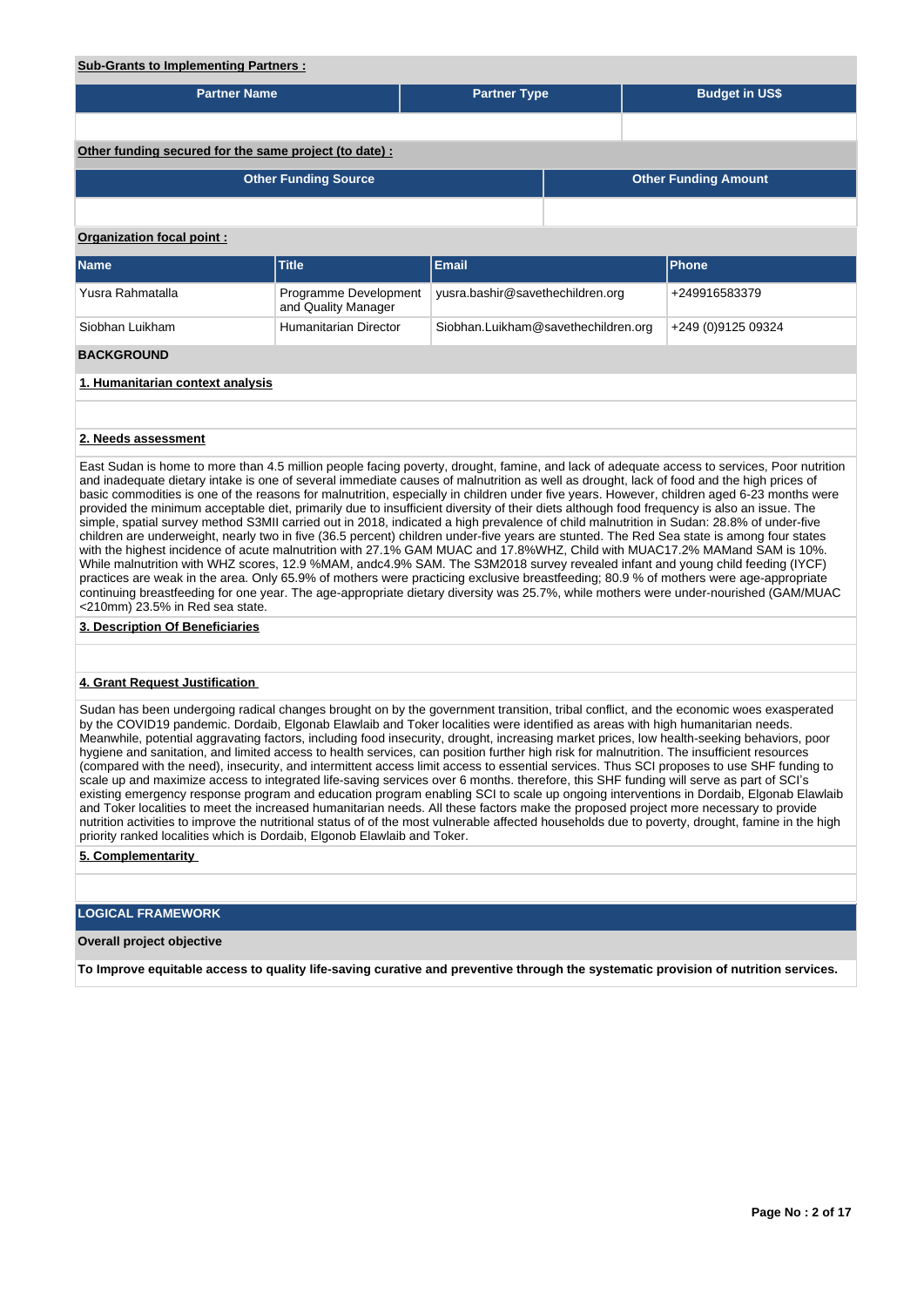| <b>NUTRITION</b>                                                                                                                                                                                                       |                                                                                                                             |                                 |  |  |  |  |  |  |  |
|------------------------------------------------------------------------------------------------------------------------------------------------------------------------------------------------------------------------|-----------------------------------------------------------------------------------------------------------------------------|---------------------------------|--|--|--|--|--|--|--|
| <b>Cluster objectives</b>                                                                                                                                                                                              | Strategic Response Plan (SRP) objectives                                                                                    | <b>Percentage of activities</b> |  |  |  |  |  |  |  |
| Scale-up access to quality integrated life-<br>saving treatment and preventive nutrition<br>services to reduce morbidity and mortality<br>among children under-fives in crisis-affected<br>and vulnerable populations. | SO1: Provide timely multi-sectoral life-saving<br>assistance to crisis affected people to reduce<br>mortality and morbidity | 20                              |  |  |  |  |  |  |  |
| Contribute to the reduction of malnutrition<br>among girls, boys, and PLW in prioritized<br>localities through preventive multi-sector<br>responses.                                                                   | SO2: Improve vulnerable people's access to<br>livelihoods and life-sustaining basic services                                | 80                              |  |  |  |  |  |  |  |

**Contribution to Cluster/Sector Objectives :** The strong presence in the area and acceptance of SCI at community, government, and local partners is a strength of SCI and will leverage it for successful programming. To ensure that SCI delivers a comprehensive CMAM program, efforts are being made through MOH and local partners. The project will follow the cluster coordination structures and improve any gaps identified if any.

The project is in line with sector objectives addressing underlying causes of malnutrition through multi-sectoral approaches comprising health, nutrition, WASH, and protection. SCI will support the provision of nutrition-specific services through existing structures and will deliver these activities through community-based services

# **Outcome 1**

Improved access and utilization of quality acute malnutrition treatment services, among children 0-59 months boys and girls, and PLW in Dordaib, Elgonab Elawlaib and Toker localities.

## **Output 1.1**

## **Description**

Provides treatment services for acutely malnourished children under 5 years (boys and girls) and PLW. Approximately 1300 SAM cases with complications 663 girls 637 boys). will be treated for SAM without medical complications in 10 sites and 128 children under 5 (60 boys and 68 girls) with SAM with complications. will be targeted for treatment through 8 OTP/SFP sites (4 sites in Elganeb and 4 in Dordip.

### **Assumptions & Risks**

Tribal conflict and community movement from their current residence due to drought to urban areas

## **Indicators**

|                               |                                                                                                 |                                                                                                                                                                                                                               | <b>End cycle beneficiaries</b> |              |                   |     | End<br>cycle  |  |
|-------------------------------|-------------------------------------------------------------------------------------------------|-------------------------------------------------------------------------------------------------------------------------------------------------------------------------------------------------------------------------------|--------------------------------|--------------|-------------------|-----|---------------|--|
| Code                          | <b>Cluster</b>                                                                                  | <b>Indicator</b>                                                                                                                                                                                                              | <b>Men</b>                     | <b>Women</b> | <b>Boys</b> Girls |     | <b>Target</b> |  |
| Indicator 1.1.1               | <b>NUTRITION</b>                                                                                | [Outcome]: % death rate among severely<br>malnourished children discharged from OTP<br>(target <10% Sphere standard cut off point)                                                                                            |                                |              |                   |     | 10            |  |
|                               | <b>Means of Verification:</b> Monthly facility reports                                          |                                                                                                                                                                                                                               |                                |              |                   |     |               |  |
| Indicator 1.1.2               | <b>NUTRITION</b><br>Number of nutrition sites (OTP, TSFP, SC) to be<br>supported by the partner |                                                                                                                                                                                                                               |                                |              |                   |     |               |  |
| facility reports              | <b>Means of Verification: M&amp;E visits</b>                                                    |                                                                                                                                                                                                                               |                                |              |                   |     |               |  |
| Indicator 1.1.3               | <b>NUTRITION</b>                                                                                | Number of boys and girls under five years with<br>severe acute malnutrition without complication<br>newly admitted for treatment in OTPs                                                                                      |                                |              | 193               | 185 | 378           |  |
| <b>Means of Verification:</b> |                                                                                                 |                                                                                                                                                                                                                               |                                |              |                   |     |               |  |
| <b>Activities</b>             |                                                                                                 |                                                                                                                                                                                                                               |                                |              |                   |     |               |  |
| Activity 1.1.1                |                                                                                                 |                                                                                                                                                                                                                               |                                |              |                   |     |               |  |
|                               | <b>Standard Activity: Not Selected</b>                                                          |                                                                                                                                                                                                                               |                                |              |                   |     |               |  |
|                               | acute malnutrition and admit them into the CMAM program                                         | Conduct mass community MUAC screening at the target communities and 1623 children in the catchment areas to identify early cases of                                                                                           |                                |              |                   |     |               |  |
| Activity 1.1.2                |                                                                                                 |                                                                                                                                                                                                                               |                                |              |                   |     |               |  |
|                               | <b>Standard Activity: Not Selected</b>                                                          |                                                                                                                                                                                                                               |                                |              |                   |     |               |  |
|                               |                                                                                                 | Provide treatment services for 430 children with severe malnutrition with and without complications. (378 children with SAM without<br>complication and 43 cases with complication expected to be referred for inpatient care |                                |              |                   |     |               |  |
| Activity 1.1.3                |                                                                                                 |                                                                                                                                                                                                                               |                                |              |                   |     |               |  |
|                               |                                                                                                 |                                                                                                                                                                                                                               |                                |              |                   |     |               |  |

## **Standard Activity : Not Selected**

Printing and distribution of registration books, tally sheets, reporting sheets, and anthropometric equipment to OTP/TSFP sites for proper implementation

## **Activity 1.1.4**

## **Standard Activity : Not Selected**

on job training for nutrition staff on CMAM protocols. Targeting 24staff (15 female, 9 male) 4 nutrition staff per OTPs.

**Activity 1.1.5**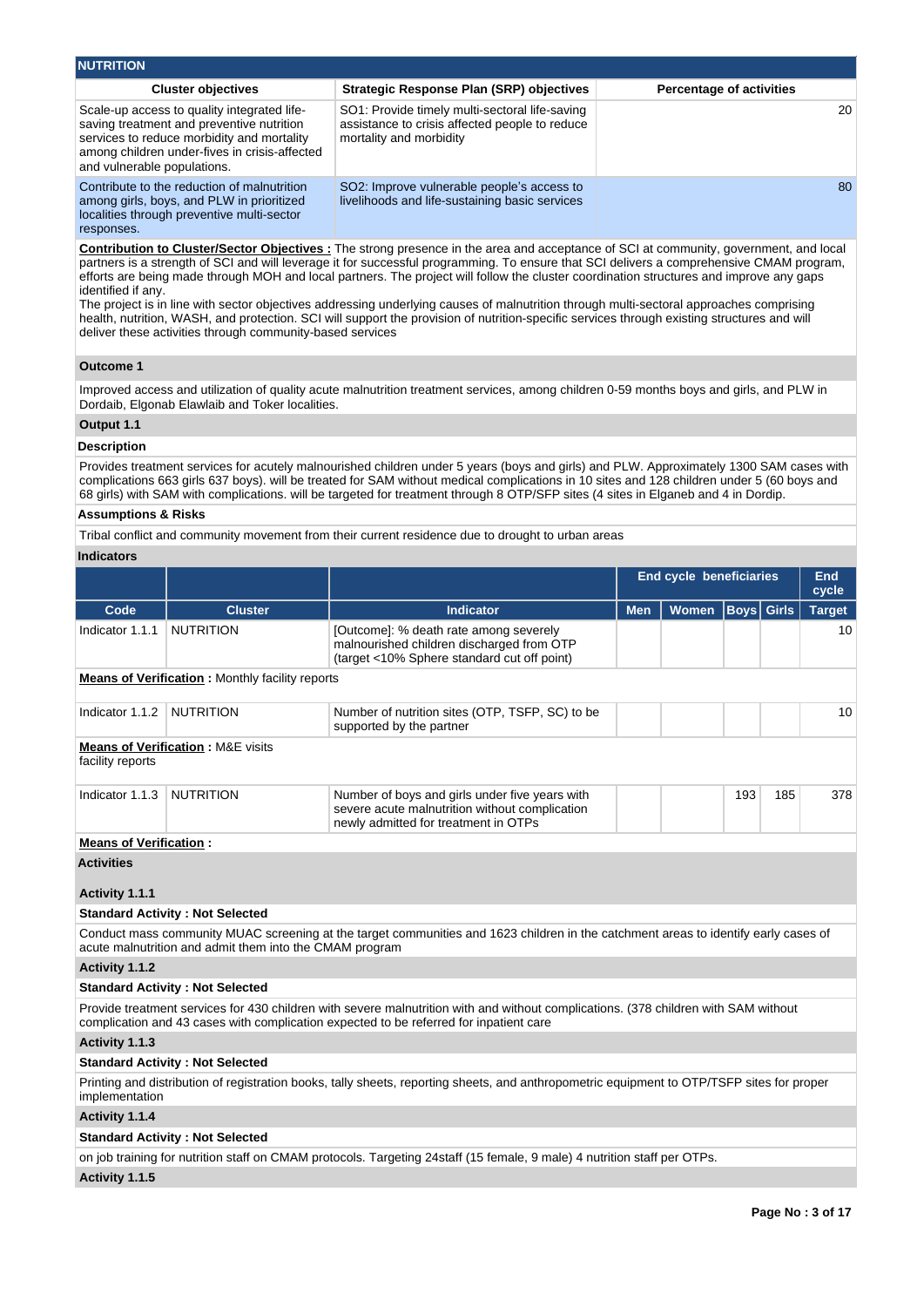#### **Standard Activity : Not Selected**

Support two Stabilization centers and referral of SAM cases with complications.SAM children with medical complications

#### **Activity 1.1.6**

## **Standard Activity : Not Selected**

Train 40 (22 female18 male ))community volunteers on the community outreach component of CMAM and community component.

## **Activity 1.1.7**

#### **Standard Activity : Not Selected**

performing urgent rehabilitation to ensure personal safety and protection as well as providing life-saving nutrition services in 6 OTPs and two SC.(waiting areas, secure place

for supplies. Safe and socially acceptable area in the facilities for BF mothers, and for supporting lactating mothers having difficulties in BF in the 6 facilities)

## **Activity 1.1.8**

## **Standard Activity : Not Selected**

## **Activity 1.1.9**

-

#### **Standard Activity : Not Selected**

Provide nutrition equipment and supplies (height board, salter scale, MUAC tape )

## **Activity 1.1.10**

#### **Standard Activity : Not Selected**

Transport Ready-to-Use Therapeutic Food (RUTF)&suplementary feeding (RUSF)RUTF will be supplied by UNICEF and we receive our supported HF from MOH in coordination with UNICEF

#### **Activity 1.1.11**

#### **Standard Activity : Not Selected**

Support Nutrition surveillance system ( Transport the RUTF and Nutrition Supplies to the OTPs And SCs on monthly basis and base on the consumptions and needs )

#### **Activity 1.1.12**

#### **Standard Activity : Not Selected**

Support screening and referral by community volunteers

This activities is MUAC screening on monthly basis by home to home visit and measuring U5 and PLW MUAC to early detection of SAM cases and identify MAM cases among mothers

## **Activity 1.1.13**

#### **Standard Activity : Not Selected**

Provide DSA nutrition staff at facilities, including Stabilization Centers.

Please refer to BoQ

# **Activity 1.1.14**

# **Standard Activity : Not Selected**

Support bi monthly joint monitoring visit

3 visit one visit every 2 month during the project the team will be formulated from ( HAC, SMOH Nutrition Department, Locality and Nutrition officer at locality and SCI to monitor the activities and the progress and any action need to be taken

### **Activity 1.1.15**

#### **Standard Activity : Not Selected**

## Visibility and documentation

#### **Outcome 2**

I improved Infant and Young Child feeding practices among caregivers of children 0-23 months and PLW Pregnant and lactating women

#### **Output 2.1**

## **Description**

Provision of preventive services of IYCF through facility-based and community-based counseling and support, awareness-raising and forming and supporting 40 mother groups through training of 24 staff in targeted facilities to provide counseling and support to mothers, promote breastfeeding as well as promotion of hygiene. Also through developing and training 50 mother support groups for IYCF,

#### **Assumptions & Risks**

low women participation

People move to urban areas

## **Indicators**

|                 |                  |                                                                                                |  | End cycle beneficiaries    |  | End<br>cycle  |
|-----------------|------------------|------------------------------------------------------------------------------------------------|--|----------------------------|--|---------------|
| Code            | <b>Cluster</b>   | <b>Indicator</b>                                                                               |  | Men   Women   Boys   Girls |  | <b>Target</b> |
| Indicator 2.1.1 | <b>NUTRITION</b> | Number of caregivers of infants and children aged<br>0-23 months reached with IYCF counselling |  | 800                        |  | 800           |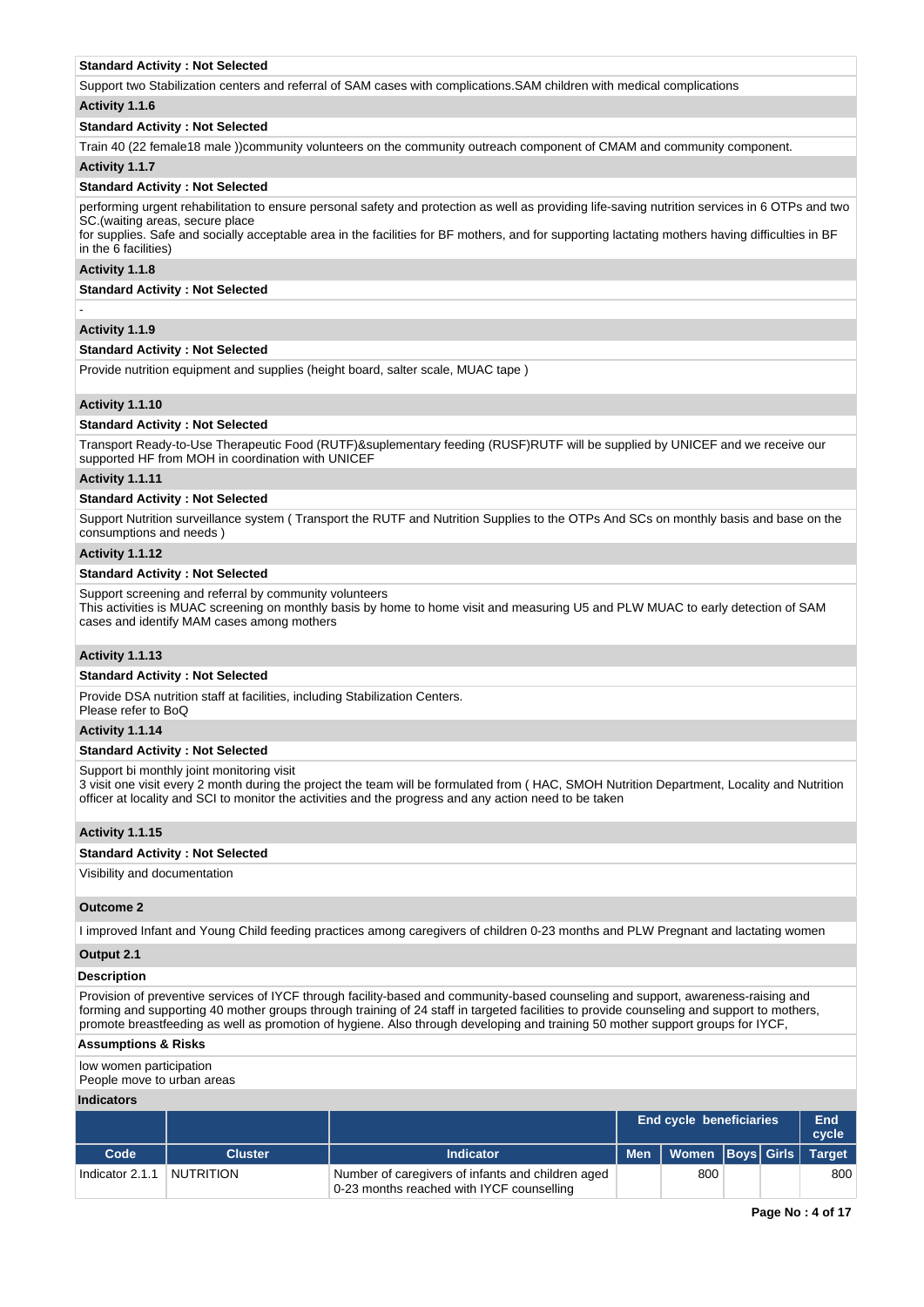| <b>Means of Verification: Volunteer reports</b><br>MTMSG awareness-raising session reports                                                                                                                                                                                                                                                                                                                                                                                                                                                         |
|----------------------------------------------------------------------------------------------------------------------------------------------------------------------------------------------------------------------------------------------------------------------------------------------------------------------------------------------------------------------------------------------------------------------------------------------------------------------------------------------------------------------------------------------------|
| Indicator 2.1.2<br><b>NUTRITION</b><br>Number of mother support groups established<br>50                                                                                                                                                                                                                                                                                                                                                                                                                                                           |
| <b>Means of Verification:</b> mother led raining Reports<br>Group established reports and information                                                                                                                                                                                                                                                                                                                                                                                                                                              |
| <b>Activities</b>                                                                                                                                                                                                                                                                                                                                                                                                                                                                                                                                  |
| Activity 2.1.1                                                                                                                                                                                                                                                                                                                                                                                                                                                                                                                                     |
| <b>Standard Activity: Not Selected</b>                                                                                                                                                                                                                                                                                                                                                                                                                                                                                                             |
| Train facility cadre, SC staff on IYCF-E 40 cadres 24 (22 Female and 2 Male) at the OTPs and 16 (12 Female 4 Male) in SC. Facilitator will<br>be certified facilitators with TOT training from Ministry of Health – Nutrition department the Curriculum is approved by SMOH, UNICEF and<br><b>WHO</b>                                                                                                                                                                                                                                              |
| Activity 2.1.2                                                                                                                                                                                                                                                                                                                                                                                                                                                                                                                                     |
| <b>Standard Activity: Not Selected</b>                                                                                                                                                                                                                                                                                                                                                                                                                                                                                                             |
| Training for 50 lead mothers on MtMSGs                                                                                                                                                                                                                                                                                                                                                                                                                                                                                                             |
| Activity 2.1.3                                                                                                                                                                                                                                                                                                                                                                                                                                                                                                                                     |
| <b>Standard Activity: Not Selected</b>                                                                                                                                                                                                                                                                                                                                                                                                                                                                                                             |
| Develop Mother-to-Mother Support Groups (MtMSGs) in and follow up with the established groups                                                                                                                                                                                                                                                                                                                                                                                                                                                      |
| Activity 2.1.4                                                                                                                                                                                                                                                                                                                                                                                                                                                                                                                                     |
| <b>Standard Activity: Not Selected</b>                                                                                                                                                                                                                                                                                                                                                                                                                                                                                                             |
| Procure washable masks, sanitizers and COVID19 prevention measures                                                                                                                                                                                                                                                                                                                                                                                                                                                                                 |
| Activity 2.1.5                                                                                                                                                                                                                                                                                                                                                                                                                                                                                                                                     |
| <b>Standard Activity: Not Selected</b>                                                                                                                                                                                                                                                                                                                                                                                                                                                                                                             |
| Printing and distribution of IEC materials (posters, and signboards)                                                                                                                                                                                                                                                                                                                                                                                                                                                                               |
| Activity 2.1.6                                                                                                                                                                                                                                                                                                                                                                                                                                                                                                                                     |
| <b>Standard Activity: Not Selected</b>                                                                                                                                                                                                                                                                                                                                                                                                                                                                                                             |
| supporting the national breastfeeding week at the state, through awareness raising campaign at community level and state level and<br>advocacy sessions on TV and radio messages on importance of inclusive breast feeding and all U5 feeding.                                                                                                                                                                                                                                                                                                     |
| Activity 2.1.7                                                                                                                                                                                                                                                                                                                                                                                                                                                                                                                                     |
| <b>Standard Activity: Not Selected</b>                                                                                                                                                                                                                                                                                                                                                                                                                                                                                                             |
| Children Consultation on Hunger will be a consultation meeting done in all three localities to take in the input of children on their status<br>within the crisis of hunger. The consultation will be led by SCI technical team, to; explore and document children's insights into the effects of<br>hunger and other issues they are facing. Identify how children can be more involved in our humanitarian response and how the assistance<br>they are receiving can be improved. Identify recommendation from children for humanitarian groups. |
| <b>Additional Targets:</b>                                                                                                                                                                                                                                                                                                                                                                                                                                                                                                                         |
| <b>M &amp; R</b>                                                                                                                                                                                                                                                                                                                                                                                                                                                                                                                                   |

## **Monitoring & Reporting plan**

Save the Children has a robust MEAL tracking system to enable tracking of the project implementation and progress. The project team will work with MoH staff at state, locality, and HFs levels to ensure activities are monitored and required data that reflects the progress in implementation is collected, assessed, combined, and shared. SC will depend on the existing MoH formats/records and develop additional data collection tools whenever required in terms of data collection tools. SC will keep track of project data using internal tracking tools like IMPACT (Information Management Platform for Action) and IPTT (Indicators Performance Tracking Table). SC staff and partners involved will ensure the disaggregation of reported data by gender, age, and any other vulnerability criteria as per SHF request and support further analysis and learning. To ensure the quality of services, SC uses Quality Benchmark Checklist when staff visits support facilities for supervision. The checklist focuses on quality requirements for primary health care service delivery, and it has an action planning function and GPS tracking capability. The checklist is available in the Kobo toolbox and can be easily downloaded to smart drives. SC staff and SMOH staff will be trained on how to use it, and they are required to visit each supported facility at least once a month. The information collected using the QBM checklist will be uploaded to a central database where health managers and TAs from the Sudan country office can access and be able to use the information to provide timely input and follow up to improve the quality of service delivery.SC-Project staff will ensure project activities are implemented with the required quality guided by COVID-19 adjusted health quality checklists/benchmarks. SC has established a functional accountability system in the areas of intervention for direct beneficiaries, and other stakeholders contribute to the monitoring of activities implementation through provision of feedback or raising concerns on implementation and progress. The current accountability mechanisms include; call-in numbers, feedback and complaint boxes, and direct collection. For COVID-19 restrictions, SC will depend more on its accountability number to link between the project staff, partners, and beneficiaries and will ensure that SC accountability call-in numbers will not be confused with MoH assigned numbers for COVID19 reporting through timely and adequate.

## **Workplan**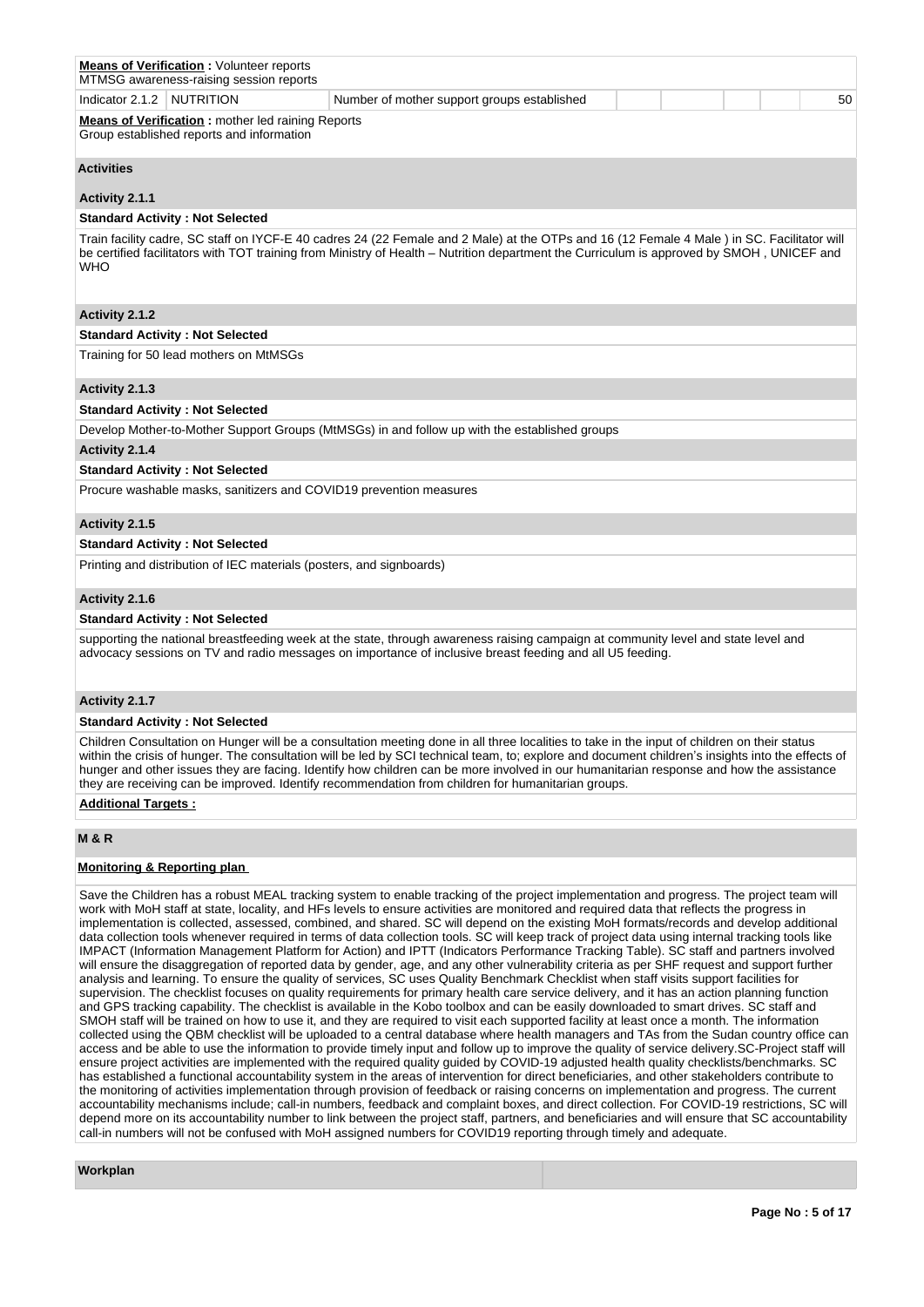| Activitydescription                                                                                                                                                                                                                                                                                                                                                                | Year | 1 | $\overline{2}$ | 3 | 4 | 5  | 6        |    | 8   | 9            | 10 <sub>1</sub> | 11 | $ 12\rangle$ |
|------------------------------------------------------------------------------------------------------------------------------------------------------------------------------------------------------------------------------------------------------------------------------------------------------------------------------------------------------------------------------------|------|---|----------------|---|---|----|----------|----|-----|--------------|-----------------|----|--------------|
| Activity 1.1.1: Conduct mass community MUAC screening at the target<br>communities and 1623 children in the catchment areas to identify early cases of<br>acute malnutrition and admit them into the CMAM program                                                                                                                                                                  | 2022 |   |                |   |   | Х  |          |    |     |              |                 |    |              |
| Activity 1.1.10: Transport Ready-to-Use Therapeutic Food (RUTF)& suplementary<br>feeding (RUSF)RUTF will be supplied by UNICEF and we receive our supported<br>HF from MOH in coordination with UNICEF                                                                                                                                                                             | 2022 |   |                |   |   | X  |          | X  |     | X            |                 |    |              |
| Activity 1.1.11: Support Nutrition surveillance system (Transport the RUTF and<br>Nutrition Supplies to the OTPs And SCs on monthly basis and base on the<br>consumptions and needs)                                                                                                                                                                                               | 2022 |   |                |   |   | X. | X        | X  | X.  | X            | $\times$        |    |              |
| Activity 1.1.12: Support screening and referral by community volunteers<br>This activities is MUAC screening on monthly basis by home to home visit and<br>measuring U5 and PLW MUAC to early detection of SAM cases and identify MAM<br>cases among mothers                                                                                                                       | 2022 |   |                |   |   | X. | X.       | X  | X.  | $\mathsf{X}$ | $\mathsf{X}$    |    |              |
| Activity 1.1.13: Provide DSA nutrition staff at facilities, including Stabilization<br>Centers.<br>Please refer to BoQ                                                                                                                                                                                                                                                             | 2022 |   |                |   |   | X  | <b>X</b> | X  | X.  | X            | $\times$        |    |              |
| Activity 1.1.14: Support bi monthly joint monitoring visit<br>3 visit one visit every 2 month during the project the team will be formulated from (<br>HAC, SMOH Nutrition Department, Locality and Nutrition officer at locality and SCI<br>to monitor the activities and the progress and any action need to be taken                                                            | 2022 |   |                |   |   |    | X        |    | X   |              | $\times$        |    |              |
| Activity 1.1.15: Visibility and documentation                                                                                                                                                                                                                                                                                                                                      | 2022 |   |                |   |   |    | X        |    |     |              | X               |    |              |
| Activity 1.1.2: Provide treatment services for 430 children with severe malnutrition<br>with and without complications. (378 children with SAM without complication and<br>43 cases with complication expected to be referred for inpatient care                                                                                                                                   | 2022 |   |                |   |   | X  | X        | X  | X.  | $\mathsf{X}$ | X               |    |              |
| Activity 1.1.3: Printing and distribution of registration books, tally sheets, reporting<br>sheets, and anthropometric equipment to OTP/TSFP sites for proper<br>implementation                                                                                                                                                                                                    | 2022 |   |                |   |   | Х  |          |    |     |              |                 |    |              |
| Activity 1.1.4: on job training for nutrition staff on CMAM protocols. Targeting<br>24staff (15 female, 9 male) 4 nutrition staff per OTPs.                                                                                                                                                                                                                                        | 2022 |   |                |   |   | X  |          |    |     |              |                 |    |              |
| Activity 1.1.5: Support two Stabilization centers and referral of SAM cases with<br>complications.SAM children with medical complications                                                                                                                                                                                                                                          | 2022 |   |                |   |   | X  | X.       | X  | IX. | X            | $\times$        |    |              |
| Activity 1.1.6: Train 40 (22 female 18 male)) community volunteers on the<br>community outreach component of CMAM and community component.                                                                                                                                                                                                                                         | 2022 |   |                |   |   | Χ  |          |    |     |              |                 |    |              |
| Activity 1.1.7: performing urgent rehabilitation to ensure personal safety and<br>protection as well as providing life-saving nutrition services in 6 OTPs and two SC.<br>(waiting areas, secure place<br>for supplies. Safe and socially acceptable area in the facilities for BF mothers, and<br>for supporting lactating mothers having difficulties in BF in the 6 facilities) | 2022 |   |                |   |   |    | X        | X  |     |              |                 |    |              |
| Activity 1.1.8: -                                                                                                                                                                                                                                                                                                                                                                  | 2022 |   |                |   |   |    | X.       | ΙX |     |              |                 |    |              |
| Activity 1.1.9: Provide nutrition equipment and supplies (height board, salter scale,<br>MUAC tape)                                                                                                                                                                                                                                                                                | 2022 |   |                |   |   |    | х        |    |     |              |                 |    |              |
| Activity 2.1.1: Train facility cadre, SC staff on IYCF-E 40 cadres 24 (22 Female and<br>2 Male) at the OTPs and 16 (12 Female 4 Male) in SC. Facilitator will be certified<br>facilitators with TOT training from Ministry of Health – Nutrition department the<br>Curriculum is approved by SMOH, UNICEF and WHO                                                                  | 2022 |   |                |   |   |    | х        |    |     |              |                 |    |              |
| Activity 2.1.2: Training for 50 lead mothers on MtMSGs                                                                                                                                                                                                                                                                                                                             | 2022 |   |                |   |   |    | Χ        |    |     |              |                 |    |              |
| Activity 2.1.3: Develop Mother-to-Mother Support Groups (MtMSGs) in and follow<br>up with the established groups                                                                                                                                                                                                                                                                   | 2022 |   |                |   |   |    | X        |    |     |              |                 |    |              |
| Activity 2.1.4: Procure washable masks, sanitizers and COVID19 prevention<br>measures                                                                                                                                                                                                                                                                                              | 2022 |   |                |   |   | Х  |          |    |     |              |                 |    |              |
| Activity 2.1.5: Printing and distribution of IEC materials (posters, and signboards)                                                                                                                                                                                                                                                                                               | 2022 |   |                |   |   | X  |          |    |     |              |                 |    |              |
| Activity 2.1.6: supporting the national breastfeeding week at the state, through<br>awareness raising campaign at community level and state level and advocacy<br>sessions on TV and radio messages on importance of inclusive breast feeding and<br>all U5 feeding.                                                                                                               | 2022 |   |                |   |   |    |          |    |     | X            |                 |    |              |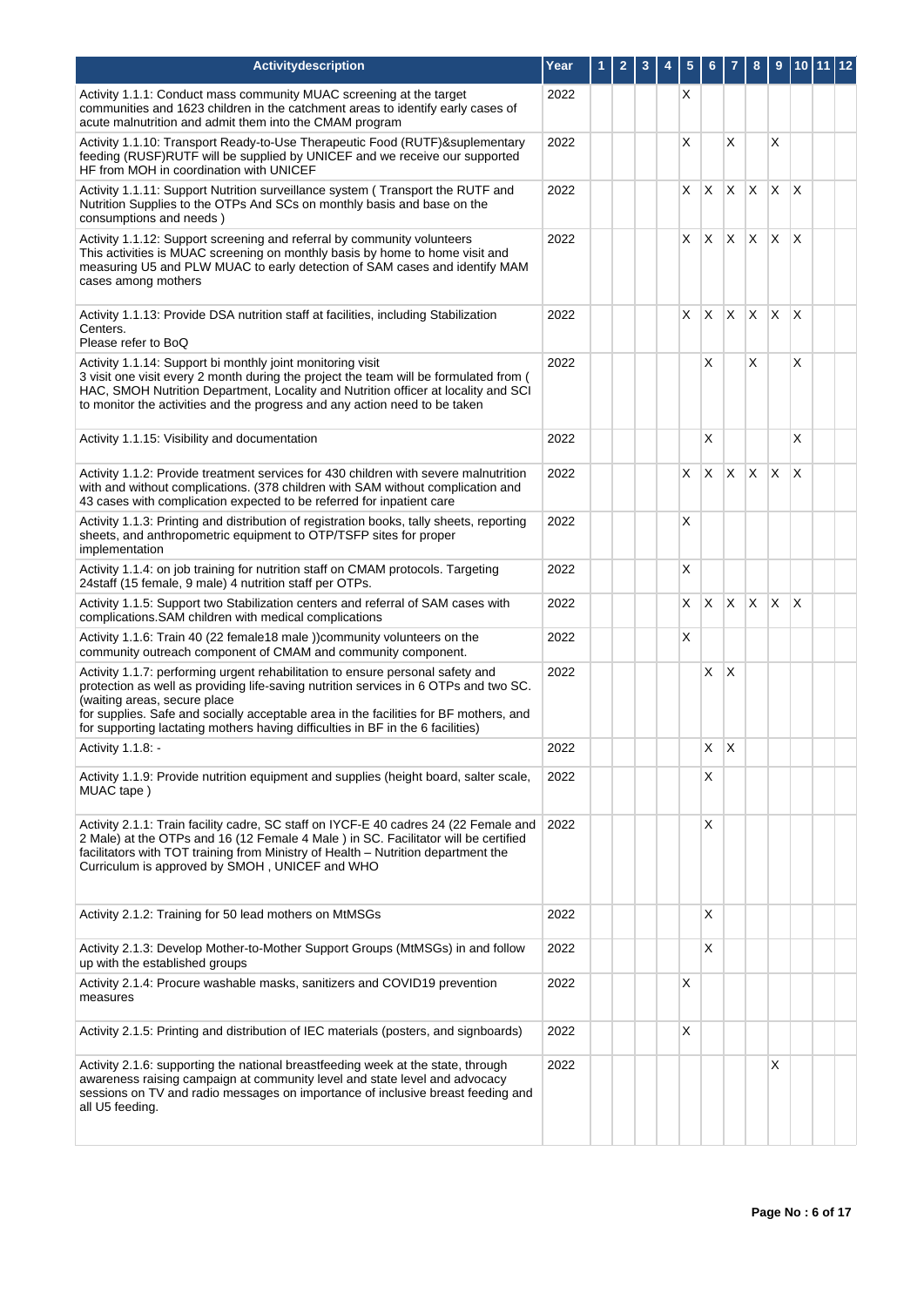| Activity 2.1.7: Children Consultation on Hunger will be a consultation meeting done<br>in all three localities to take in the input of children on their status within the crisis<br>of hunger. The consultation will be led by SCI technical team, to; explore and<br>document children's insights into the effects of hunger and other issues they are<br>facing. Identify how children can be more involved in our humanitarian response<br>and how the assistance they are receiving can be improved. Identify<br>recommendation from children for humanitarian groups. | 2022 |  |  |  |
|-----------------------------------------------------------------------------------------------------------------------------------------------------------------------------------------------------------------------------------------------------------------------------------------------------------------------------------------------------------------------------------------------------------------------------------------------------------------------------------------------------------------------------------------------------------------------------|------|--|--|--|
|-----------------------------------------------------------------------------------------------------------------------------------------------------------------------------------------------------------------------------------------------------------------------------------------------------------------------------------------------------------------------------------------------------------------------------------------------------------------------------------------------------------------------------------------------------------------------------|------|--|--|--|

# **OTHER INFO**

## **Accountability to Affected Populations**

The actions indicated in this proposal are prepared based on the needs and priorities of the communities, which have been collected and compiled through ongoing rapid need assessments, field visits, and discussions with community leaders and line ministries. SC has a zerotolerance approach against all forms of abuse and exploitation. Our child safeguarding policy works to protect children and families who come into contact with SC. SC safeguards children from deliberate or negligent actions that place them at risk of child abuse, sexual exploitation, injury, and other harm. The SC child safeguarding reporting procedures ensure cases are investigated and concluded within a specified period depending on the categorization of those cases. SC will take necessary disciplinary measures against any staff, including reporting to local law enforcement authorities. The Whistleblowing Policy allows a person to raise a concern directly with senior leaders if they feel unable to use usual reporting processes. All staff, volunteers, and partners that work with or on behalf of SC sign the policy before beneficiary engagement & regular training ensures employees/volunteers are provided with necessary information regarding child safeguarding issues. We have focal points/champions at each field office and area office to coordinate all safeguarding matters. Health, Nutrition, and WASH response information will be shared timely with beneficiaries in the response area through COVID-19 sensitive means of communication. Information sharing will include feedback and complaint mechanisms available for recipients to provide feedback or raise concerns. For SCI, feedback and complaints will be collected through meetings as far as the conditions allow and SC's accountability phone number to link response beneficiaries with SC, MoH, and other local partners. Feedback and complaints received will be transferred to relevant SC to be addressed, documented, and analyzed to contribute to the learning processes and decision-making regarding the action. In the event of COVID-19 and other pandemics, SC will modify its accountability systems to suit the steps recommended to combat the pandemic depending more on the accountability assigned phone number or limiting the number of community members attending any meetings for collection of feedback and complaints and keep the recommended distance between attendees. SC has established a functional accountability system in intervention for direct beneficiaries and other stakeholders to provide feedback or raise concerns about response implementation and progress, including call-in numbers, feedback, complaint boxes, and direct collection. Feedback and complaints received will be categorized and accordingly transferred to relevant SC staff to be addressed, documented, and analyzed to contribute to quality delivery, learning, and decision-making processes regarding the action. In addition, accountability information sharing materials which will include program standards and the account number will be produced to be distributed and pinned up on all the supported facilities under this project. In the event of COVID-19 and other pandemics, SC will modify its accountability systems to suit the steps recommended to combat the pandemic depending more on the accountability assigned phone number or limiting the number of community members attending any meetings for collection of feedback and complaints and keep the recommended distance between attendees.

## **Implementation Plan**

#### **Coordination with other Organizations in project area**

**Name of the organization Areas/activities of collaboration and rationale** 

## **Environment Marker Of The Project**

### **Gender Marker Of The Project**

4- Likely to contribute to gender equality, including across age groups

#### **Justify Chosen Gender Marker Code**

### **Protection Mainstreaming**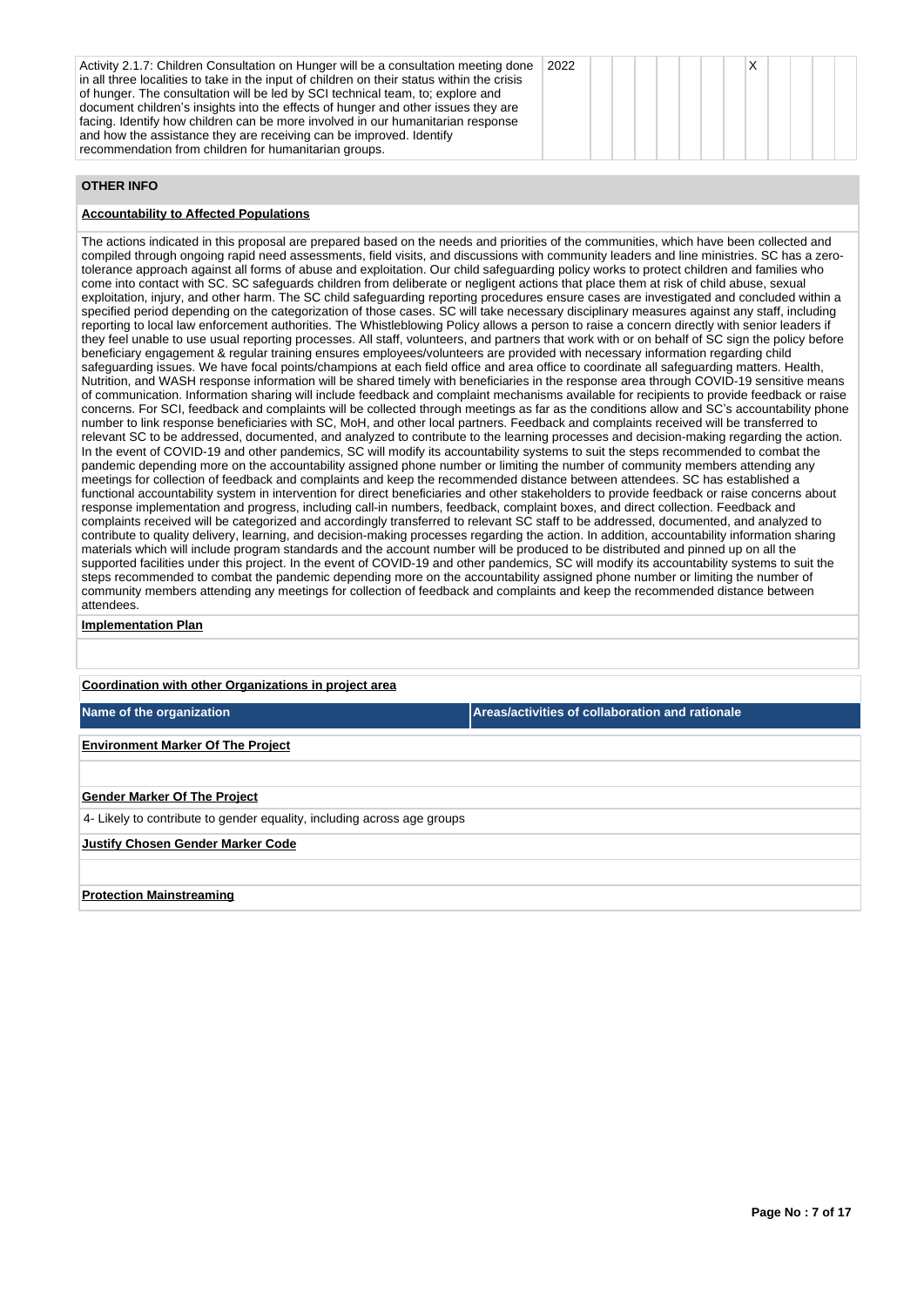All proposed interventions are designed to protect children from harm, including exploitation, violence, and abuse. Save the Children will ensure all staff implementing this proposed project, including facility and implementing partner staff, have the awareness and capacity to identify, support, and refer children facing protection concerns, such as family separation. In addition, children with medical conditions, elderly, and people with disabilities will be supported to access the required health services that can save their lives. Planned vaccination and treatment activities will be implemented following safety procedures as per protocols. SC staff, partners, and representatives are accountable for following the child safeguarding policy and code of conduct. The internal staff policy strives to prevent any harm to children resulting from our programs, including sexual exploitation and abuse.SC will enhance and activate an existing partnership between the Civil Registrar and the Ministry of Health, allowing registered midwives and health centers to register newborns. In addition, SC will collaborate with the Ministry of Interior Civil Registry, responsible for documenting life incidents in Sudan, for obtaining accurate data for birth registration percentages in the targeted area for last year. SC will analyze these percentages and use them as a benchmark to compare for the future. This will inform future protection activities. While vulnerabilities differ across age, gender, and disability, vulnerable groups disproportionately experience: low income; limited access to crucial information in formats they can understand, including on prevention and assistance on COVID-19; the violence of various types including GBV; anxiety and emotional stress; interrupted access to care and health services; increased safety and security concerns; and stigma. Children and youths from both genders are likely to face increased anxiety and mental stress because of school/ university closures and high unemployment. Children and people with disabilities and their carers. The elderly and those with underlying health conditions, such as persons living with chronic illnesses, are also at risk of contracting COVID-19 due to their reduced immunity. They may also face challenges practicing necessary hygiene measures due to physical barriers, e.g. accessing WASH facilities, and may struggle to implement social distance because of care dependency. In addition, some may suffer hunger or starvation if carers are in isolation centers or quarantined. Pregnant or Lactating Women (PLW) may be excessively affected as their vulnerabilities are compounded. IEC materials may not be adapted to their needs, i.e., in large print, captioned or sign language, etc. Women who face a higher burden of household needs. Women share more considerable responsibility for providing basic household needs.

#### **Country Specific Information**

#### **Safety and Security**

#### **Access**

SCI will maintain a high level of access in the operation areas, SC ensures the involvement of government from the initial stages of the action design facilitates, approval of the agreement with GoS, ease access to targeted beneficiaries, and timely startup of the project and implementation of the active interventions. Given the unstable context, there is a risk of security instability, limiting access to project areas, which might hinder the progress of humanitarian interventions. SCI's risk mitigation plan includes maintaining a high level of transparency and good relationship with different stakeholders, including Government institutions. Involving the Humanitarian Aid Commission (HAC) and line ministries from the initial steps of the project design and selection of the targeted locations is vital for uninterrupted implementation. SC ensures the involvement of communities, community structures, and leaders to promote the ownership of the interventions and support. It is also imperative to involve local authorities and ensure their participation, in addition to building the capacity of local partners and CBOs at the community level to ensure the continuation of life-saving activities in the targeted locations. The establishment of a communication tree that includes MoH staff at health centers, volunteers, local partners, community leaders, and officials is a sensible approach to mitigate any risk of inaccessibility that results from deterioration in the security situation or any other unforeseen changes.

#### **BUDGET**

| Code | <b>Budget Line Description</b>                                                                                                                                                                                                                                                                                                                                                                                                                                                                                                                                                              |   | D / S Quantity | <b>Unit</b><br>cost   | <b>Duration</b><br><b>Recurran</b><br>ce | $\frac{9}{6}$<br>charged<br>to CHF | <b>Total Cost</b> |  |  |  |
|------|---------------------------------------------------------------------------------------------------------------------------------------------------------------------------------------------------------------------------------------------------------------------------------------------------------------------------------------------------------------------------------------------------------------------------------------------------------------------------------------------------------------------------------------------------------------------------------------------|---|----------------|-----------------------|------------------------------------------|------------------------------------|-------------------|--|--|--|
|      | 1. Staff and Other Personnel Costs                                                                                                                                                                                                                                                                                                                                                                                                                                                                                                                                                          |   |                |                       |                                          |                                    |                   |  |  |  |
| 1.1  | Head of Program Implementation @ 30% - RS - NAT                                                                                                                                                                                                                                                                                                                                                                                                                                                                                                                                             | D | 1              | 3,500<br>.00          | 6                                        | 30.00                              | 6,300.00          |  |  |  |
|      | \$6300 has been budgeted for the Head of Program Implementation 1 Person, who is based inRed Sea and will devote 30% LoE<br>to this project for 6 months with a salary of \$3500 per month. This amount benefits at 32% on Avq. which includes social<br>insurance 17%, Terminal Grant of 8.33%/month, 6.67% workman compensation insurance including medical insurance. Head of<br>Program Implementation is responsible for ensuring the timely and quality implementation of all protection activities in Red Sea.<br>and coordination with relevant authorities and clusters.           |   |                |                       |                                          |                                    |                   |  |  |  |
| 1.2  | Nutrition Officer @ 100% - RS - NAT                                                                                                                                                                                                                                                                                                                                                                                                                                                                                                                                                         | D | 1              | 1,376<br>.00.         | 6                                        | 100.00                             | 8,256.00          |  |  |  |
|      | \$8256 has been budgeted for the Nutrition Officer 1 Person, who is based inRed Sea and will devote 100% LoE to this project for<br>6 months with a salary of \$1376 per month. This amount benefits at 32% on Avg. which includes social insurance 17%, Terminal<br>Grant of 8.33%/month, 6.67% workman compensation insurance including medical insurance. Nutrition Officer attends to the day-<br>to-day nutrition related activities in the field. This rate represents his current salary, which is consistent with the SC personnel<br>policies and the rate set for this position.  |   |                |                       |                                          |                                    |                   |  |  |  |
| 1.3  | Project Assistant @ 100% - RS - NAT                                                                                                                                                                                                                                                                                                                                                                                                                                                                                                                                                         | D | $\mathbf{1}$   | 881.0<br><sup>0</sup> | 6                                        | 100.00                             | 5,286.00          |  |  |  |
|      | \$5286 has been budgeted for the Project Assistant 1 Person, who is based inRed Sea and will devote 100% LoE to this project<br>for 6 months with a salary of \$881 per month. This amount benefits at 32% on Avg. which includes social insurance 17%,<br>Terminal Grant of 8.33%/month, 6.67% workman compensation insurance including medical insurance. Project Assistant Assists<br>the NO in day-to-day nutrition related activities in the field. This rate represents his current salary, which is consistent with the SC<br>personnel policies and the rate set for this position. |   |                |                       |                                          |                                    |                   |  |  |  |
| 1.4  | Senior Supply Chain Officer @ 25% - RS - NAT                                                                                                                                                                                                                                                                                                                                                                                                                                                                                                                                                | S | 1              | 1,376<br>.00          | 6                                        | 25.00                              | 2,064.00          |  |  |  |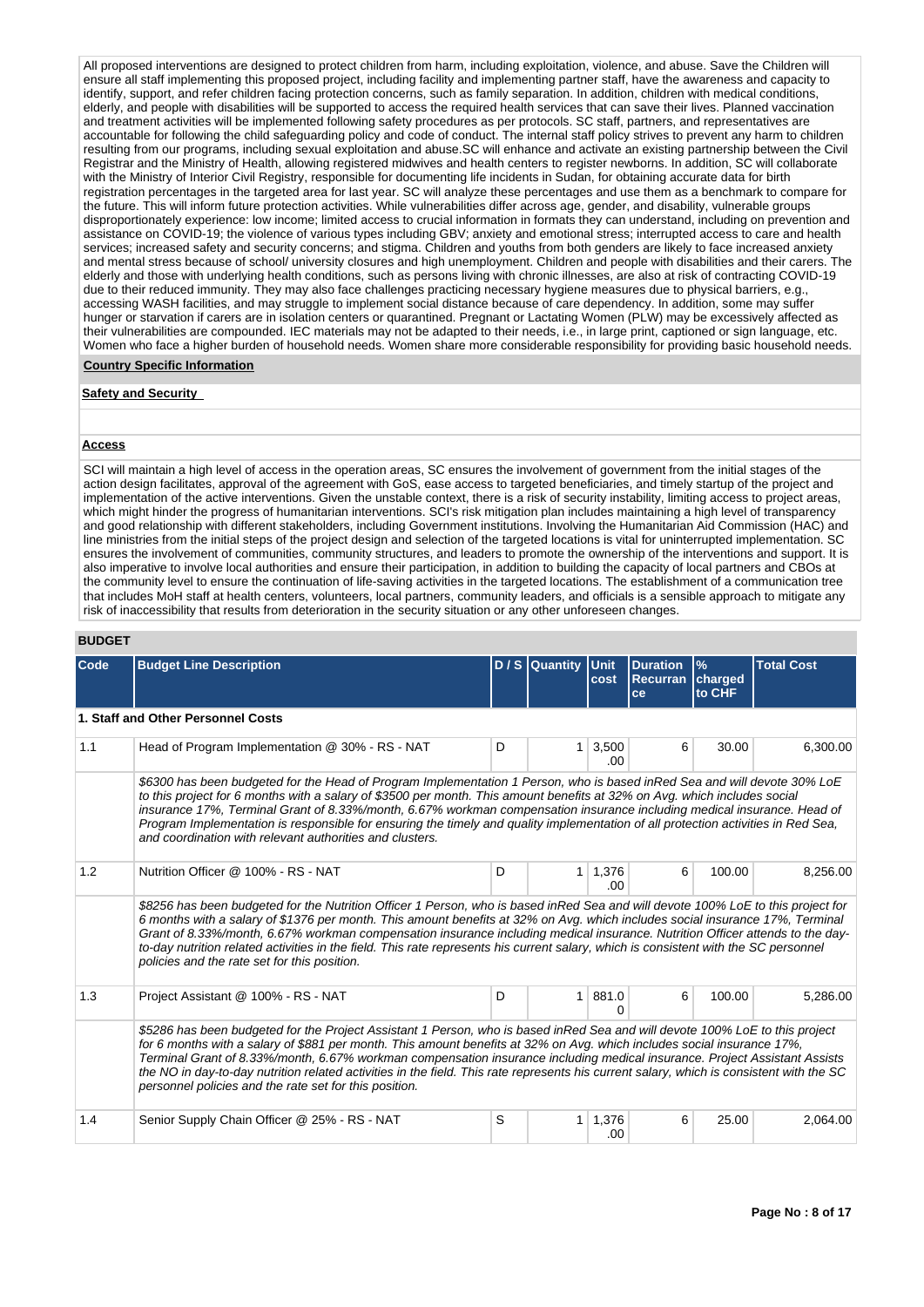|      | \$2064 has been budgeted for the Senior Supply Chain Officer 1 Person, who is based inRed Sea and will devote 25% LoE to this<br>project for 6 months with a salary of \$1376 per month. This amount benefits at 32% on Avg. which includes social insurance 17%,<br>Terminal Grant of 8.33%/month, 6.67% workman compensation insurance including medical insurance. Senior Supply Chain<br>Officer handles the paperwork for the daily vehicle movement and fuel consumption as well as support other Supply Chain<br>Activities. This rate represents his current salary, which is consistent with the SCS personnel policies and the rate set for this<br>position. This rate represents his current salary, which is consistent with the SC personnel policies and the rate set for this<br>position.                                |   |                |                       |   |        |          |
|------|-------------------------------------------------------------------------------------------------------------------------------------------------------------------------------------------------------------------------------------------------------------------------------------------------------------------------------------------------------------------------------------------------------------------------------------------------------------------------------------------------------------------------------------------------------------------------------------------------------------------------------------------------------------------------------------------------------------------------------------------------------------------------------------------------------------------------------------------|---|----------------|-----------------------|---|--------|----------|
| 1.5  | Senior Finance Officer @ 25% - RS - NAT                                                                                                                                                                                                                                                                                                                                                                                                                                                                                                                                                                                                                                                                                                                                                                                                   | S |                | $1 \mid 1,376$<br>.00 | 6 | 25.00  | 2,064.00 |
|      | \$2064 has been budgeted for the Senior Finance Officer 1 Person, who is based inRed Sea and will devote 25% LoE to this<br>project for 6 months with a salary of \$1376 per month. This amount benefits at 32% on Avg. which includes social insurance 17%,<br>Terminal Grant of 8.33%/month, 6.67% workman compensation insurance including medical insurance. Senior Finance Officer is<br>in charge of the finance and awards function in Blue Nile. This rate represents his current salary, which is consistent with the SC<br>personnel policies and the rate set for this position.                                                                                                                                                                                                                                               |   |                |                       |   |        |          |
| 1.6  | HR and Admin Assistant @ 50% - RS - NAT                                                                                                                                                                                                                                                                                                                                                                                                                                                                                                                                                                                                                                                                                                                                                                                                   | S |                | 1   881.0<br>0        | 6 | 50.00  | 2,643.00 |
|      | \$2643 has been budgeted for the HR and Admin Assistant 1 Person, who is based inRed Sea and will devote 50% LoE to this<br>project for 6 months with a salary of \$881 per month. This amount benefits at 32% on Avg. which includes social insurance 17%,<br>Terminal Grant of 8.33%/month, 6.67% workman compensation insurance including medical insurance. HR and Admin Assistant<br>implements HR policies regarding staff recruitment, training, retention and discharge, and supports the overall general<br>administration in the office.                                                                                                                                                                                                                                                                                        |   |                |                       |   |        |          |
| 1.7  | Driver @ 50% - RS - NAT                                                                                                                                                                                                                                                                                                                                                                                                                                                                                                                                                                                                                                                                                                                                                                                                                   | S |                | 1   637.0<br>0        | 6 | 50.00  | 1,911.00 |
|      | \$1911 has been budgeted for the Driver 1 Person, who is based inRed Sea and will devote 50% LoE to this project for 6 months<br>with a salary of \$637 per month. This amount benefits at 32% on Avg. which includes social insurance 17%, Terminal Grant of<br>8.33%/month, 6.67% workman compensation insurance including medical insurance. Driver These positions are responsible for<br>driving the vehicles on official trips. This rate represents their current salary, which is consistent with SC personnel policies and<br>the rate set for this position.                                                                                                                                                                                                                                                                    |   |                |                       |   |        |          |
| 1.8  | MEAL Officer @ 100% - RS - NAT                                                                                                                                                                                                                                                                                                                                                                                                                                                                                                                                                                                                                                                                                                                                                                                                            | D |                | 1 1,376<br>.00        | 6 | 100.00 | 8,256.00 |
|      | \$8256 has been budgeted for the MEAL Officer 1 Person, who is based inRed Sea and will devote 100% LoE to this project for 6<br>months with a salary of \$1376 per month. This amount benefits at 32% on Avg. which includes social insurance 17%, Terminal<br>Grant of 8.33%/month, 6.67% workman compensation insurance including medical insurance. MEAL Officer collects project<br>performance information for analysis by the senior staff. This rate represents his current salary, which is consistent with the SC<br>personnel policies and the rate set for this position.                                                                                                                                                                                                                                                     |   |                |                       |   |        |          |
| 1.9  | Advocacy & Communication Officer @ 25% - KHT - NAT                                                                                                                                                                                                                                                                                                                                                                                                                                                                                                                                                                                                                                                                                                                                                                                        | S |                | $1 \mid 1,376$<br>.00 | 6 | 25.00  | 2,064.00 |
|      | \$2064 has been budgeted for the Advocacy & Communication Officer 1 Person, who is based in khartoum and will devote 25%<br>LoE to this project for 6 months with a salary of \$1376 per month. This amount benefits at 32% on Avg. which includes social<br>insurance 17%, Terminal Grant of 8.33%/month, 6.67% workman compensation insurance including medical insurance.<br>Advocacy & Communication Officer is responsible for leading humanitarian advocacy and media engagement. This includes<br>advocacy on the themes of Humanitarian Access, Protecting Children in Conflict, the Centrality of Protection, and the Safe<br>Schools Declaration. It also includes coordination for the creation of high-quality and engaging communications products,<br>including case studies, social media, and photographic/film products. |   |                |                       |   |        |          |
| 1.10 | Head of PDQ @ 5% - KHT - INT                                                                                                                                                                                                                                                                                                                                                                                                                                                                                                                                                                                                                                                                                                                                                                                                              | S | 1 <sup>1</sup> | 5,000<br>.00          | 6 | 5.00   | 1,500.00 |
|      | \$1500 has been budgeted for the Head of PDQ 1 Person, who is based in khartoum and will devote 5% LoE to this project for 6<br>months with a salary of \$5000 per month. This amount benefits at 32% on Avg. which includes social insurance 17%, Terminal<br>Grant of 8.33%/month, 6.67% workman compensation insurance including medical insurance. Head of PDQ manages thematic<br>specialists, Bussines development, and the MEAL and oversees quality implementation of the program.                                                                                                                                                                                                                                                                                                                                                |   |                |                       |   |        |          |
| 1.11 | Emergency Response Finance Manager @ 5% - KHT - INT                                                                                                                                                                                                                                                                                                                                                                                                                                                                                                                                                                                                                                                                                                                                                                                       | S | 1 <sup>1</sup> | 4,600<br>.00          | 6 | 5.00   | 1,380.00 |
|      | \$1380 has been budgeted for the Emergency Response Finance Manager 1 Person, who is based in khartoum and will devote<br>5% LoE to this project for 6 months with a salary of \$4600 per month. This amount benefits at 32% on Avg. which includes social<br>insurance 17%, Terminal Grant of 8.33%/month, 6.67% workman compensation insurance including medical insurance.<br>Emergency Response Finance Manager will be responsible for project reporting both, internal and external, as well as checking<br>compliance with financial processes for this project                                                                                                                                                                                                                                                                    |   |                |                       |   |        |          |
| 1.12 | Award Manager @ 5% - KHT - NAT                                                                                                                                                                                                                                                                                                                                                                                                                                                                                                                                                                                                                                                                                                                                                                                                            | S |                | $1 \mid 4,600$<br>.00 | 6 | 5.00   | 1,380.00 |
|      | \$1380 has been budgeted for the Award Manager 1 Person, who is based in khartoum and will devote 5% LoE to this project for 6<br>months with a salary of \$4600 per month. This amount benefits at 32% on Avg. which includes social insurance 17%, Terminal<br>Grant of 8.33%/month, 6.67% workman compensation insurance including medical insurance. Award Manager will provide<br>support to the country office in management of the award, donor communications, donor compliance, and reporting.                                                                                                                                                                                                                                                                                                                                   |   |                |                       |   |        |          |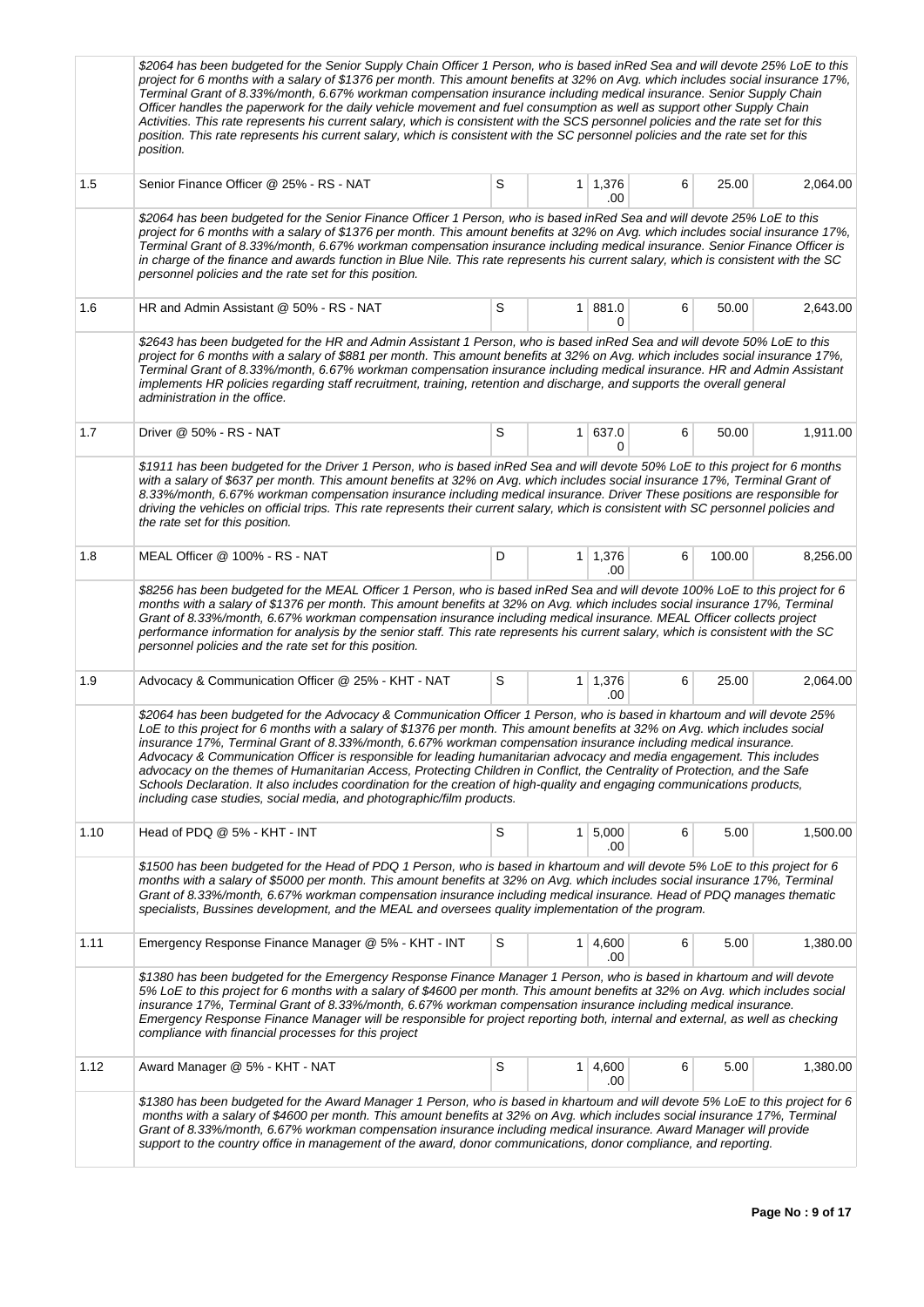| 1.13 | Nutrition Specialist @ 10% - KHT - NAT                                                                                                                                                                                                                                                                                                                                                                                                                                                                                                                                                                       | S | 1 <sup>1</sup> | 5,000<br>.00     | 6            | 10.00  | 3,000.00  |
|------|--------------------------------------------------------------------------------------------------------------------------------------------------------------------------------------------------------------------------------------------------------------------------------------------------------------------------------------------------------------------------------------------------------------------------------------------------------------------------------------------------------------------------------------------------------------------------------------------------------------|---|----------------|------------------|--------------|--------|-----------|
|      | \$3000 has been budgeted for the Nutrition Specialist 1 Person, who is based in khartoum and will devote 10% LoE to this project<br>for 6 months with a salary of \$5000 per month. This amount benefits at 32% on Avg. which includes social insurance 17%,<br>Terminal Grant of 8.33%/month, 6.67% workman compensation insurance including medical insurance. Nutrition Specialist<br>Nutrition Specialist is a national position based in Khartoum that is to provide technical support in the implementation of Nutrition-<br>related activities of the project as per approved proposal and agreement. |   |                |                  |              |        |           |
| 1.14 | Head of MEAL @ 3% - KHT - INT                                                                                                                                                                                                                                                                                                                                                                                                                                                                                                                                                                                | S | 1              | 12,00<br>0.00    | 6            | 3.00   | 2,160.00  |
|      | \$2160 has been budgeted for the Head of MEAL 1 Person, who is based in khartoum and will devote 3% LoE to this project for 6<br>months with a salary of \$12000 per month. This amount benefits at 32% on Avg. which includes social insurance 17%, Terminal<br>Grant of 8.33%/month, 6.67% workman compensation insurance including medical insurance. Head of MEAL oversees the MEAL<br>function and Support MEAL staffs in effective use of MEAL system through technical backstopping on all aspects of monitoring,<br>evaluation, accountability and learning.                                         |   |                |                  |              |        |           |
|      | <b>Section Total</b>                                                                                                                                                                                                                                                                                                                                                                                                                                                                                                                                                                                         |   |                |                  |              |        | 48,264.00 |
|      | 2. Supplies, Commodities, Materials                                                                                                                                                                                                                                                                                                                                                                                                                                                                                                                                                                          |   |                |                  |              |        |           |
| 2.1  | Provide registration books and reporting format for monthly<br>reports                                                                                                                                                                                                                                                                                                                                                                                                                                                                                                                                       | D | $\mathbf{1}$   | 2,000<br>.00     | 1            | 100.00 | 2,000.00  |
|      | 10sets of registration books and reporting format, contain (outpatient book, , GM book, admission card, ratio card, discharge<br>card, monthly reporting format and weekly reporting format)= 2000                                                                                                                                                                                                                                                                                                                                                                                                           |   |                |                  |              |        |           |
| 2.2  | Transport Ready-to-Use Therapeutic Food<br>(RUTF)&suplementary feeding (RUSF)                                                                                                                                                                                                                                                                                                                                                                                                                                                                                                                                | D | 1 <sup>1</sup> | 2,000<br>.00     | 4            | 100.00 | 8,000.00  |
|      | Vehicle rental for transportation of RUTF.<br>The cost of the vehicle is \$1000 per visit. Total cost for transportation for 8 facilities $s(1000^*8)=\$8,000$                                                                                                                                                                                                                                                                                                                                                                                                                                               |   |                |                  |              |        |           |
| 2.3  | Provide nutrition equipment and supplies (height board, salter<br>scale, MUAC tape)                                                                                                                                                                                                                                                                                                                                                                                                                                                                                                                          | D | 1 <sup>1</sup> | 4,000<br>.00     | $\mathbf{1}$ | 100.00 | 4,000.00  |
|      | COST of nutrition equipment<br>5 height board * 500\$= 2500\$<br>5 salter scale * 200\$ = 1000\$<br>10 MUAC tape * 50 = 500\$<br>Total cost is 4000\$                                                                                                                                                                                                                                                                                                                                                                                                                                                        |   |                |                  |              |        |           |
| 2.4  | Train nutrition staff on CMAM program and reporting targeting<br>8 new facilities                                                                                                                                                                                                                                                                                                                                                                                                                                                                                                                            | D | 1.             | 4,000<br>.00     | 2            | 100.00 | 8,000.00  |
|      | Training on IYCF -E . Train 24 facility cadre, in 6 Stabilization Center staff on IYCF-E: 3 facilitators will be conducting the training<br>2 times in 3 localities to the total amount of 6 trainings.<br>For details refer the uploaded BoQ - SHF RfE 2, sheet 2.4                                                                                                                                                                                                                                                                                                                                         |   |                |                  |              |        |           |
| 2.5  | Train community volunteers on community out reach<br>component of CMAM and IMCI community component (5<br>volunteers per site)                                                                                                                                                                                                                                                                                                                                                                                                                                                                               | D | 1              | 8,300<br>.00     | 1            | 100.00 | 8,300.00  |
|      | "training the community volunteer on community outreach component with estimated cost total cost of 8,300\$.<br>40 participants per training. The training will be conducted twice in three localities, total number of trainings conducted 6 trainings.                                                                                                                                                                                                                                                                                                                                                     |   |                |                  |              |        |           |
|      | For the details refer to the uploaded BoQ - SHF RfE 2 areas, sheet 2.5                                                                                                                                                                                                                                                                                                                                                                                                                                                                                                                                       |   |                |                  |              |        |           |
| 2.6  | Train facility cadre, Stabilization Center staff on IYCF-E<br>"Training on IYCF -E .Train 50 facility cadre, Stabilization Center staff on IYCF-E, the training will be conducted 6 times. The cost                                                                                                                                                                                                                                                                                                                                                                                                          | D | 1 <sup>1</sup> | 8,800<br>.00     | 1            | 100.00 | 8,800.00  |
|      | includes facilitators fees, transportation for participants, refreshment and lunch for participants, printing materials and hall rent<br>for details refer to uploaded BoQ SHF - RfE, sheet 2.6                                                                                                                                                                                                                                                                                                                                                                                                              |   |                |                  |              |        |           |
| 2.7  | Support two Stabilization centers and referral of SAM cases<br>with complication                                                                                                                                                                                                                                                                                                                                                                                                                                                                                                                             | D |                | 1   4,000<br>.00 | 1            | 100.00 | 4,000.00  |
|      | Supporting two stabilization centers with adequate equipment to receive community members and provide aid to address the<br>drought crisis.<br>The support is the form of needed equipment for two centers are:<br>Job Aid, Toys, Furniture, Medical beds, SC cleaning material and consumables.<br>For details refer to BoQ SHF-RfE 2 areas sheet 2.7                                                                                                                                                                                                                                                       |   |                |                  |              |        |           |
| 2.8  | Training for 50 lead mothers on MtMSGs                                                                                                                                                                                                                                                                                                                                                                                                                                                                                                                                                                       | D | 1              | 3,500<br>.00     | $\mathbf{1}$ | 100.00 | 3,500.00  |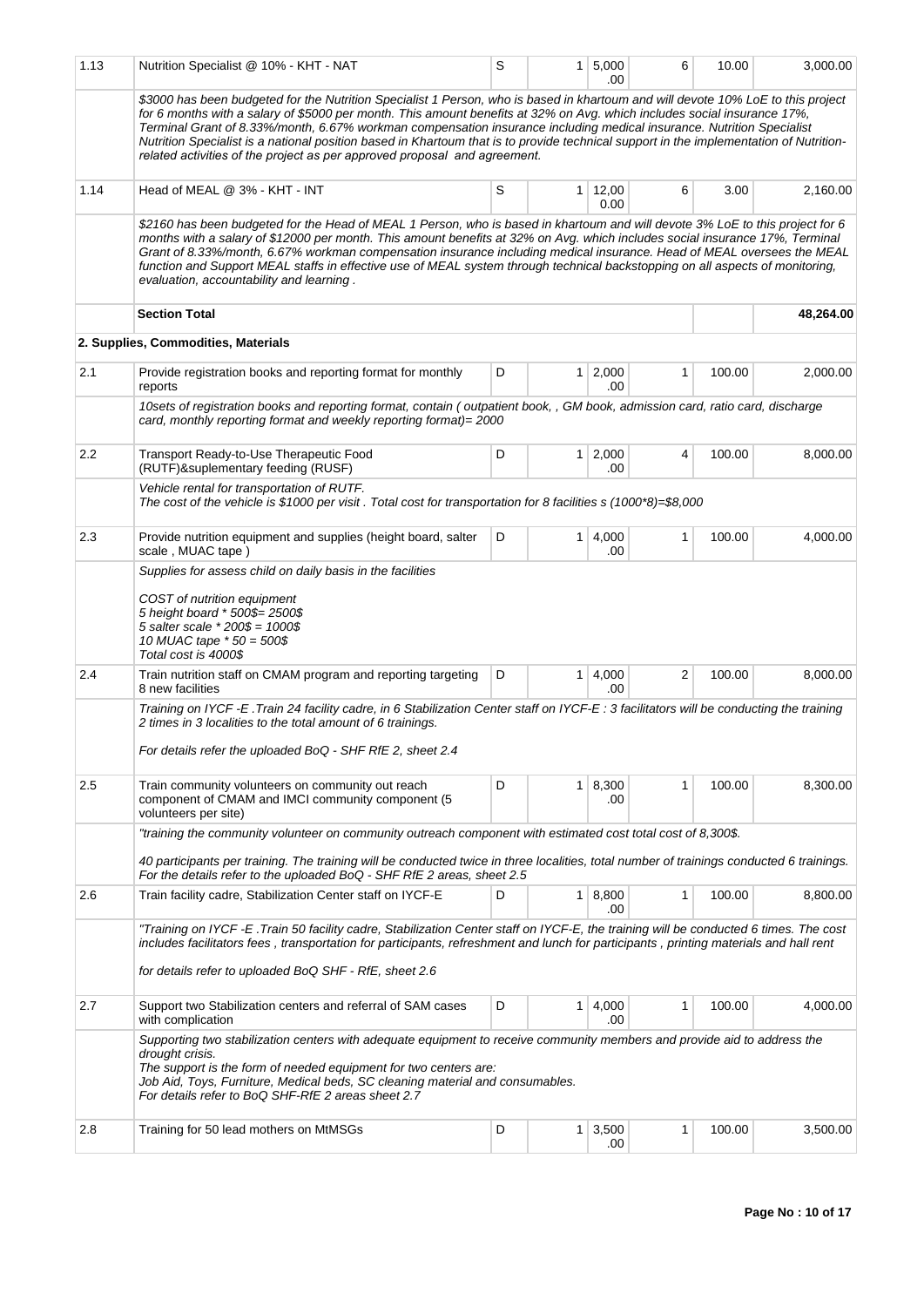|      | Training for 50 lead mothers for 5 days (In total of 2 training 25 participants/training) 2 localities.                                                                                                                                                                                                                                                                                                                                         |                                          |    |               |              |        |           |  |  |  |
|------|-------------------------------------------------------------------------------------------------------------------------------------------------------------------------------------------------------------------------------------------------------------------------------------------------------------------------------------------------------------------------------------------------------------------------------------------------|------------------------------------------|----|---------------|--------------|--------|-----------|--|--|--|
|      | facilitators fees<br>transportation for participants<br>refreshment and lunch<br>Printing and producing training material                                                                                                                                                                                                                                                                                                                       |                                          |    |               |              |        |           |  |  |  |
|      | hall rent Hall                                                                                                                                                                                                                                                                                                                                                                                                                                  |                                          |    |               |              |        |           |  |  |  |
|      | For details refer to BoQ SHF-RfE 2 areas sheet 2.8                                                                                                                                                                                                                                                                                                                                                                                              |                                          |    |               |              |        |           |  |  |  |
| 2.9  | Develop Mother-to-Mother Support Groups (MtMSGs) in and<br>D<br>9,000<br>$\mathbf{1}$<br>100.00<br>9,000.00<br>1<br>follow up with the established groups<br>.00                                                                                                                                                                                                                                                                                |                                          |    |               |              |        |           |  |  |  |
|      | "The cost includes development of 50 groups"<br>All 50 lead women go do the training to other 10 women in their locality to reach 500 beneficiaries to spread the awareness.<br>For details refer to BoQ SHF-RfE 2 areas sheet 2.9                                                                                                                                                                                                              |                                          |    |               |              |        |           |  |  |  |
| 2.10 | Minor rehabilitation for Stabilization Center                                                                                                                                                                                                                                                                                                                                                                                                   | D<br>$1 \, 6,400$<br>$\mathbf{1}$<br>.00 |    |               |              |        |           |  |  |  |
|      | Minor rehabilitation for the stabilization center, needed for the center to function properly and serve the community without issues.<br>Refer to BoQ<br>For details refer to BoQ SHF-RfE 2 areas sheet 2.10                                                                                                                                                                                                                                    |                                          |    |               |              |        |           |  |  |  |
| 2.11 | Rehabilitate including waiting areas, BF corners and store.                                                                                                                                                                                                                                                                                                                                                                                     | D                                        | 1  | 15,00<br>0.00 | $\mathbf{1}$ | 100.00 | 15,000.00 |  |  |  |
|      | Rehabilitate waiting areas, BF corners and store, to receive community members and provide services.<br>The needed equipment's and items include: sacks of cement, (sand, gravel, mortal, iron sheet +door lock +iron bar, toys,<br>paintings, chairs, pallets, and labor cost)<br>For details refer to BoQ SHF-RfE 2 areas sheet 2.11                                                                                                          |                                          |    |               |              |        |           |  |  |  |
| 2.12 | Support Nutrition surveillance system                                                                                                                                                                                                                                                                                                                                                                                                           | D                                        | 1  | 8,000<br>.00. | 1            | 100.00 | 8,000.00  |  |  |  |
|      | The cost estimated at \$8000 = train 80 community volunteers on standard format of multi-cluster assessment tool for data<br>collection as follows:<br><b>MUAC Screening campaign</b><br>Refresher training for CVs to conduct the screening                                                                                                                                                                                                    |                                          |    |               |              |        |           |  |  |  |
|      | For details refer to BoQ SHF-RfE 2 areas sheet 2.12                                                                                                                                                                                                                                                                                                                                                                                             |                                          |    |               |              |        |           |  |  |  |
| 2.13 | Children Consultation on Hunger                                                                                                                                                                                                                                                                                                                                                                                                                 | D                                        | 1  | 5,000<br>.00  | 1            | 100.00 | 5,000.00  |  |  |  |
|      | Consultation Meeting with young boys and girls in the affected localities on the effect of hunger and changing crisis on their lives.<br>Target are 40 children (19 boys, 21 girls). One day consultation meeting in a rented venue to host all participants. This activity will<br>be conducted 3 times, in 3 different localities: 1,666.667*3=5,000.001 . for more information For details refer to BoQ SHF-RfE 2<br>areas sheet 2.13        |                                          |    |               |              |        |           |  |  |  |
| 2.14 | Procure washable masks, sanitizers and COVID19 prevention<br>measures                                                                                                                                                                                                                                                                                                                                                                           | D                                        | 1  | 1,500<br>.00  | 1            | 100.00 | 1,500.00  |  |  |  |
|      | Washable fabric Masks 375*2\$=750\$<br>70% Hand sanitizers 375* 2\$ =750\$                                                                                                                                                                                                                                                                                                                                                                      |                                          |    |               |              |        |           |  |  |  |
|      | for general use in the health facilities, and community engagement activities to prevent from the spread of COVID-19                                                                                                                                                                                                                                                                                                                            |                                          |    |               |              |        |           |  |  |  |
| 2.15 | Provide operational cost for targeted nutrition centers                                                                                                                                                                                                                                                                                                                                                                                         | D                                        | 1. | 400.0<br>0    | 5            | 100.00 | 2,000.00  |  |  |  |
|      | Monthly operation cost will be provided to the targeted OTPs facilities at amount of 400\$ per facility according to the following<br>details: cost of water 100\$+ cost of soap100\$, cost of cleaning material 200\$ per facility.<br>5 facilities will be provided by this.<br>These are minor expenses for the health facilities for daily usage of materials.                                                                              |                                          |    |               |              |        |           |  |  |  |
| 2.16 | Printing and distribution of IEC materials (posters, and<br>signboards)                                                                                                                                                                                                                                                                                                                                                                         | D                                        | 1  | 2,000<br>.00  | 1            | 100.00 | 2,000.00  |  |  |  |
|      | Printing posters $8*125 = 1000$ \$<br>signboards $8*125 = 1000$ \$                                                                                                                                                                                                                                                                                                                                                                              |                                          |    |               |              |        |           |  |  |  |
|      | Will be used for home to home visits by the community volunteers, advocacy work done during the breast feeding week, and all<br>community engagement activities<br>For details refer to BoQ SHF-RfE 2 areas sheet 2.16                                                                                                                                                                                                                          |                                          |    |               |              |        |           |  |  |  |
| 2.17 | supprting the national breast feeding week at state                                                                                                                                                                                                                                                                                                                                                                                             | D                                        | 1  | 4,000<br>.00  | 1            | 100.00 | 4,000.00  |  |  |  |
|      | DSA for SMOH Facilitator 16*50\$=800\$<br>Loud speakers 8*100\$=800\$<br>Rented cars 8*100\$=800\$<br>Broadcasting radio messages for breast feeding for one week $2*100$ \$*7= 1400\$<br>Printing and distribution posters for breast feeding 1*200\$=200<br>Raising awareness activity that will take place in 3 localities along with a possible state wide campaign to raise awareness during<br>the week for national breast feeding week. |                                          |    |               |              |        |           |  |  |  |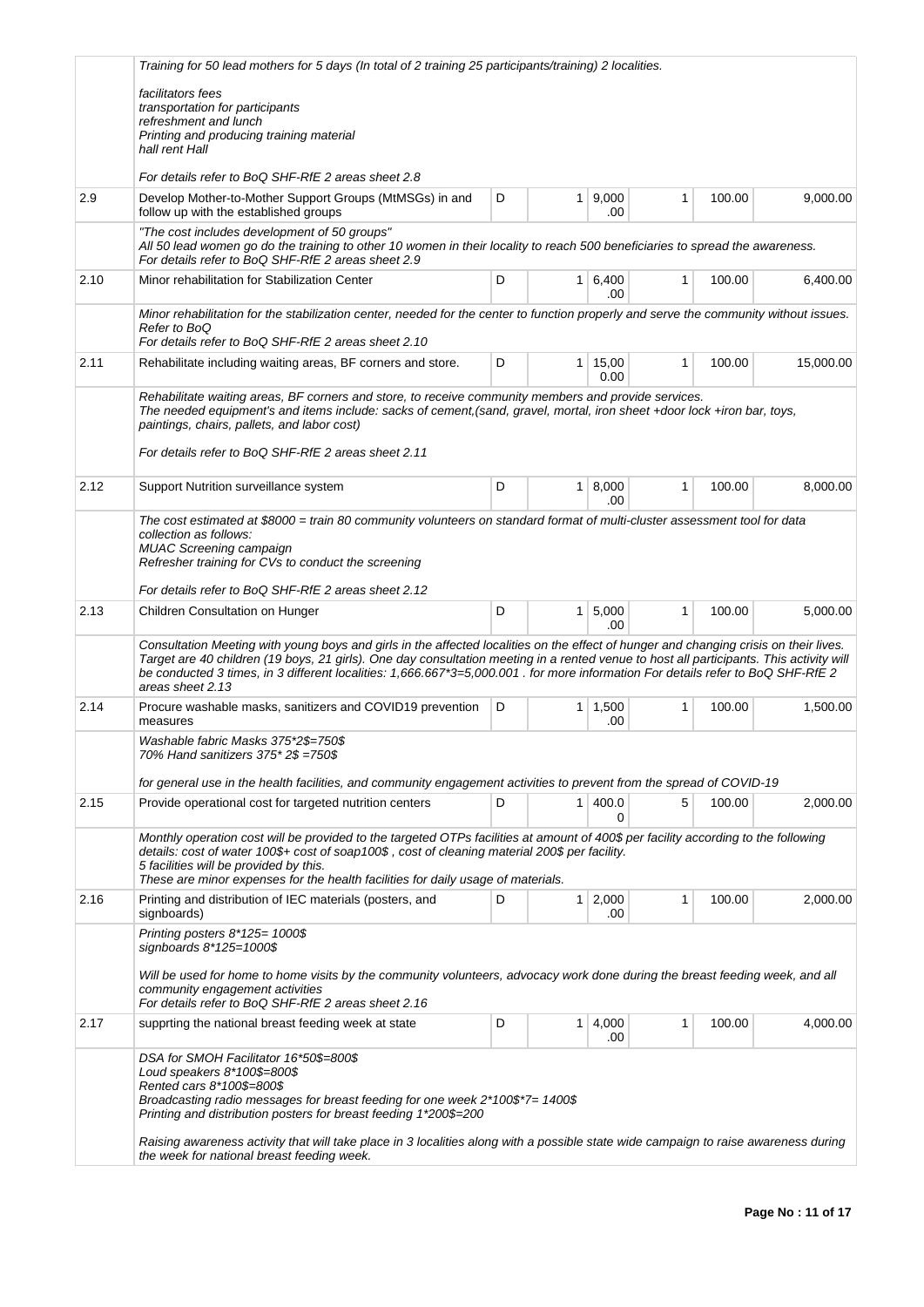| 2.18         | Support screening and referral by community volunteers                                                                                                                                                                                                                                                                                                                                                           | D                                | 1.             | 4,000<br>.00   | 1            | 100.00 | 4,000.00   |  |  |  |  |
|--------------|------------------------------------------------------------------------------------------------------------------------------------------------------------------------------------------------------------------------------------------------------------------------------------------------------------------------------------------------------------------------------------------------------------------|----------------------------------|----------------|----------------|--------------|--------|------------|--|--|--|--|
|              | Community volunteer will support the screening of children and help with the referral process of none complicated cases<br>transportation cost for CVs \$1,200.00<br>Printing and distribution referral forms 400\$<br>Rented cars 100*4times* 6visits= 2400<br>For details refer to BoQ SHF-RfE 2 areas sheet 2.18                                                                                              |                                  |                |                |              |        |            |  |  |  |  |
| 2.19         | Provide support for nutrition staff at facilities, including<br><b>Stabilization Centers</b>                                                                                                                                                                                                                                                                                                                     | D<br>$1 \mid 13,00$<br>1<br>0.00 |                |                |              |        |            |  |  |  |  |
|              | Monthly transportation cost for CVs, 2 SC staff, 2 Nurses each SC, 2 SC staff and 2 medical assistants.<br>For details refer to BoQ SHF-RfE 2 areas sheet 2.19                                                                                                                                                                                                                                                   |                                  |                |                |              |        |            |  |  |  |  |
| 2.20         | Support cost for community volunteers to support screening<br>and referral of under five and PLW for MAM at catchment<br>areas of the sites                                                                                                                                                                                                                                                                      | D                                | $\mathbf{1}$   | 7,000<br>.00   | 1            | 100.00 | 7,000.00   |  |  |  |  |
|              | Community volunteers will support screening and referral of U5 and PLW for MAM at catchment areas of the sites<br>7,000\$ support for community volunteers<br>Transportation cost for 16 CVs *50\$*6= 4,800&<br>Support referral case= 35*10\$*6=2,100\$<br>Printing referral forms= 100\$<br>For details refer to BoQ SHF-RfE 2 areas sheet 2.20                                                                |                                  |                |                |              |        |            |  |  |  |  |
| 2.21         | Visibility and documentation                                                                                                                                                                                                                                                                                                                                                                                     | D                                | $\mathbf{1}$   | 2,000<br>.00   | 1            | 100.00 | 2,000.00   |  |  |  |  |
|              | This budget line is for the production of signboards that will be installed in front of the health centers, with clear donor and SCI<br>visibility. The banners will be inside the clinic and will include co-branded hygiene messages to be distributed to OTP and SC<br>centers"<br>For details refer to BoQ SHF-RfE 2 areas sheet 2.21                                                                        |                                  |                |                |              |        |            |  |  |  |  |
| 2.22         | Establish accountability system                                                                                                                                                                                                                                                                                                                                                                                  | D                                | 1.             | 960.0<br>0     | $\mathbf{1}$ | 100.00 | 960.00     |  |  |  |  |
|              | establishment of accountability system printing of banners with flyers (6 banners 6* 15\$ = 90\$) sign board (6 sign board 40\$*6=<br>240\$) printing roll up poster (roll up poster 90\$*3= 270) printing poster (printing poster 40\$*9= 360\$) with total of 960 \$                                                                                                                                           |                                  |                |                |              |        |            |  |  |  |  |
| 2.23         | "Printing of nutrition quality benchmark into roll up stand poster   D<br>for each OTP "                                                                                                                                                                                                                                                                                                                         |                                  |                | 3 175.0<br>0   | 1            | 100.00 | 525.00     |  |  |  |  |
|              | Printing of Nutrition Quality Bench Mark into roll up poster for 10 OTP: The cost will be for procuring and printing 3 rollup posters<br>$*$ \$175\$ = 525\$                                                                                                                                                                                                                                                     |                                  |                |                |              |        |            |  |  |  |  |
| 2.24         | Community engagement/ Volunteers Communication                                                                                                                                                                                                                                                                                                                                                                   | D                                |                | 27 20.00       | 1            | 100.00 | 540.00     |  |  |  |  |
|              | Mobile credit cards for volunteers to engage with the community 27 volunteers * 20\$= 540\$                                                                                                                                                                                                                                                                                                                      |                                  |                |                |              |        |            |  |  |  |  |
| 2.25         | Learning Workshop                                                                                                                                                                                                                                                                                                                                                                                                | D                                | $\mathbf{1}$   | 1,470<br>.00   | $\mathbf{1}$ | 100.00 | 1,470.00   |  |  |  |  |
|              | \$1,470 will be used to conduct two learning workshops (for SMOH and implementing staff) during this project: workshops 20<br>participants per workshop/the learning workshop lead by MEAL staff in coordination with technical specialists for thematic areas<br>(Nutrition) and will target program staff, implemented partners and other stakeholders.<br>For details refer to BoQ SHF-RfE 2 areas sheet 2.25 |                                  |                |                |              |        |            |  |  |  |  |
| 2.26         | Community engagement/ Volunteers                                                                                                                                                                                                                                                                                                                                                                                 | D                                | 1              | 675.0<br>0     | 1            | 100.00 | 675.00     |  |  |  |  |
|              | Share information with targeted beneficiaries by volunteers as well as received their feedback about SCI implemented activities,<br>DSA for volunteers \$2.00* 27 Participants*6 times = 324\$, IEC materials 58.50\$*6= 351 total of 675\$                                                                                                                                                                      |                                  |                |                |              |        |            |  |  |  |  |
| 2.27         | Cooking demonstration                                                                                                                                                                                                                                                                                                                                                                                            | D                                |                | 8   600.0<br>0 | 2            | 100.00 | 9,600.00   |  |  |  |  |
|              | (raising awareness on using local raw material to produce nutritional food for 50 MSG leader) All 3 localities will have this event<br>conducted in it, by 3 facilitators, the training will be conducted 8 times during the project period. Also, banners will be included in<br>the activity for visibility.<br>For details refer to BoQ SHF-RfE 2 areas sheet 2.27                                            |                                  |                |                |              |        |            |  |  |  |  |
| 2.28         | Support Mobile OTP for the catchment areas and the areas<br>without OTP                                                                                                                                                                                                                                                                                                                                          | D                                | 5 <sup>1</sup> | 500.0<br>0     | 6            | 100.00 | 15,000.00  |  |  |  |  |
|              | Mobile support for OTP for catchment areas without OTP:<br>Peridiem provided to nutrition officer with 2 assistants and 3 community volunteers to reach out to community members who are<br>in remote locations and can't travel far due to the crisis.<br>For details refer to BoQ SHF-RfE 2 areas sheet 2.28                                                                                                   |                                  |                |                |              |        |            |  |  |  |  |
|              | <b>Section Total</b>                                                                                                                                                                                                                                                                                                                                                                                             |                                  |                |                |              |        | 154,270.00 |  |  |  |  |
| 3. Equipment |                                                                                                                                                                                                                                                                                                                                                                                                                  |                                  |                |                |              |        |            |  |  |  |  |
| 3.1          | Laptops                                                                                                                                                                                                                                                                                                                                                                                                          | D                                | $\mathbf{1}$   | 1,700<br>.00   | 1            | 100.00 | 1,700.00   |  |  |  |  |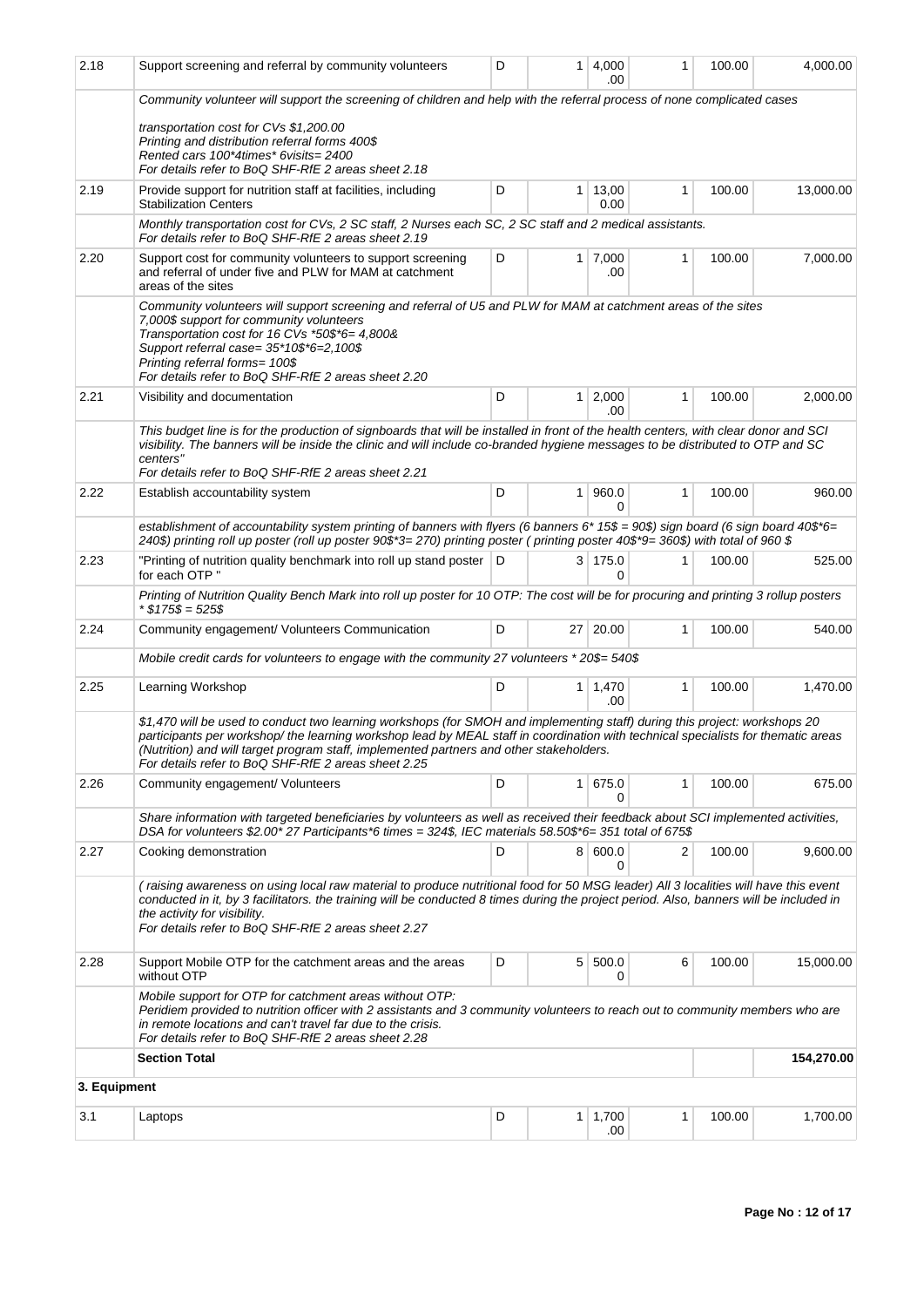|           | \$1700 has been budgeted for Laptops for 1 Laptops1 office X \$1700/No X 100% X 1 Laptops = \$1700                                                                                                                                                                                                                                                                                                          |             |                |                       |   |        |          |
|-----------|-------------------------------------------------------------------------------------------------------------------------------------------------------------------------------------------------------------------------------------------------------------------------------------------------------------------------------------------------------------------------------------------------------------|-------------|----------------|-----------------------|---|--------|----------|
|           | <b>Section Total</b>                                                                                                                                                                                                                                                                                                                                                                                        |             |                |                       |   |        | 1,700.00 |
|           | 4. Contractual Services                                                                                                                                                                                                                                                                                                                                                                                     |             |                |                       |   |        |          |
| 4.1       | Vehicle Hire                                                                                                                                                                                                                                                                                                                                                                                                | D           |                | $2 \mid 3,000$<br>.00 | 6 | 12.50  | 4,500.00 |
|           | \$4500 has been budgeted for Vehicle Hire of office in in Red Sea for 6 Months. 2 Vehicles X \$3000/Month X 12.5% X 6 Months. =<br>\$4500.                                                                                                                                                                                                                                                                  |             |                |                       |   |        |          |
|           | <b>Section Total</b>                                                                                                                                                                                                                                                                                                                                                                                        |             |                |                       |   |        | 4.500.00 |
| 5. Travel |                                                                                                                                                                                                                                                                                                                                                                                                             |             |                |                       |   |        |          |
| 5.1       | Travel costs - monitoring and support visits                                                                                                                                                                                                                                                                                                                                                                | D           | $\mathbf{1}$   | 6,540<br>.00          | 1 | 100.00 | 6,540.00 |
|           | Series of travel costs for all monitoring and support visits for both the country office staff and field office staff to both state and the<br>locations of implementation of the project.<br>For details refer to BoQ SHD RfE 2 areas - sheet 5.1                                                                                                                                                          |             |                |                       |   |        |          |
| 5.2       | Vehicle Fuel & Maintenance                                                                                                                                                                                                                                                                                                                                                                                  | D           | 2 <sup>1</sup> | 462.3<br>2            | 6 | 12.50  | 693.48   |
|           | \$693 has been budgeted for Vehicle Fuel & Maintenance of office in in Red Sea for 6Months. 2 Vehicles X<br>\$462.329470405081/Month X 12.5% X 6Months. = \$693. Vehicle Fuel = 300USD/Month + Maintenance = 162.33USD/Month =<br>462.33 USD/Month                                                                                                                                                          |             |                |                       |   |        |          |
| 5.3       | Support joint monitoring visit H& N                                                                                                                                                                                                                                                                                                                                                                         | D           | 1 <sup>1</sup> | 2,646<br>.00          | 1 | 100.00 | 2,646.00 |
|           | Monitoring visit on monthly bases for 3 localities. 1 night accommodation 100\$ *2 persons + DSA*2persons+ Vehicle hiring 240 a<br>visit*6 = $2.646$ \$                                                                                                                                                                                                                                                     |             |                |                       |   |        |          |
|           | For details please refer SHF RfE 2 areas, sheet 5.3                                                                                                                                                                                                                                                                                                                                                         |             |                |                       |   |        |          |
|           | <b>Section Total</b>                                                                                                                                                                                                                                                                                                                                                                                        |             |                |                       |   |        | 9,879.48 |
|           | 6. Transfers and Grants to Counterparts                                                                                                                                                                                                                                                                                                                                                                     |             |                |                       |   |        |          |
| <b>NA</b> | <b>NA</b>                                                                                                                                                                                                                                                                                                                                                                                                   | <b>NA</b>   | 0              | 0.00                  | 0 | 0      | 0.00     |
|           | ΝA                                                                                                                                                                                                                                                                                                                                                                                                          |             |                |                       |   |        |          |
|           | <b>Section Total</b>                                                                                                                                                                                                                                                                                                                                                                                        |             |                |                       |   |        | 0.00     |
|           | 7. General Operating and Other Direct Costs                                                                                                                                                                                                                                                                                                                                                                 |             |                |                       |   |        |          |
| 7.1       | Rent @ 25% - RS                                                                                                                                                                                                                                                                                                                                                                                             | S           |                | $1 \mid 1,785$<br>.00 | 6 | 25.00  | 2,677.50 |
|           | \$2677.5 has been budgeted for Rent of office in in Red Sea for 6 Months. 1 office X \$1785/Month X 25% X 6 Months. = \$2677.5.                                                                                                                                                                                                                                                                             |             |                |                       |   |        |          |
| 7.2       | Office & Equipment Maintanance @ 25% - RS                                                                                                                                                                                                                                                                                                                                                                   | S           | 1 <sup>1</sup> | 800.0<br>0            | 6 | 25.00  | 1,200.00 |
|           | \$1200 has been budgeted for Office & Equipment Maintanance of office in in Red Sea for 6 Months. 1 office X \$800/Month X 25%<br>$X$ 6 Months. $=$ \$1200. This includes maintenance of field office and office equipments e.g Printers, Computers, Telephones,<br>Fixtures, Kitchen Items, Fans, AC's etc. (Office Maintenance = 500 USD/Month + Equipment Maintenance = 300 USD/Month =<br>800 USD/Month |             |                |                       |   |        |          |
| 7.3       | Office Supplies & Stationaries @ 25% - RS                                                                                                                                                                                                                                                                                                                                                                   | S           |                | 1 2,500<br>.00        | 6 | 25.00  | 3,750.00 |
|           | \$3750 has been budgeted for Office Supplies & Stationaries of office in in Red Sea for 6 Months. 1 office X \$2500/Month X 25%<br>X 6 Months. = \$3750. (Office Supplies (1500 USD/Month) Includes Janitorial items, On the go Snakes, Other Cleaning Items<br>while Office Stationaries (1000 USD/Month) includes Paper rims, pen, binders, pencile, etc) = 2500 usd/MONT                                 |             |                |                       |   |        |          |
| 7.4       | Communication Cost @ 25% - RS                                                                                                                                                                                                                                                                                                                                                                               | S           | $\mathbf{1}$   | 600.0<br>0            | 6 | 25.00  | 900.00   |
|           | \$900 has been budgeted for Communication Cost of office in in Red Sea for 6 Months. 1 office X \$600/Month X 25% X 6 Months.<br>$=$ \$900. Communication includes Mobile communication 600 USD/Month $=$ 600 USD/Month                                                                                                                                                                                     |             |                |                       |   |        |          |
| 7.5       | Office Utilities @ 25% - RS                                                                                                                                                                                                                                                                                                                                                                                 | $\mathbb S$ | 1 <sup>1</sup> | 500.0<br>0            | 6 | 25.00  | 750.00   |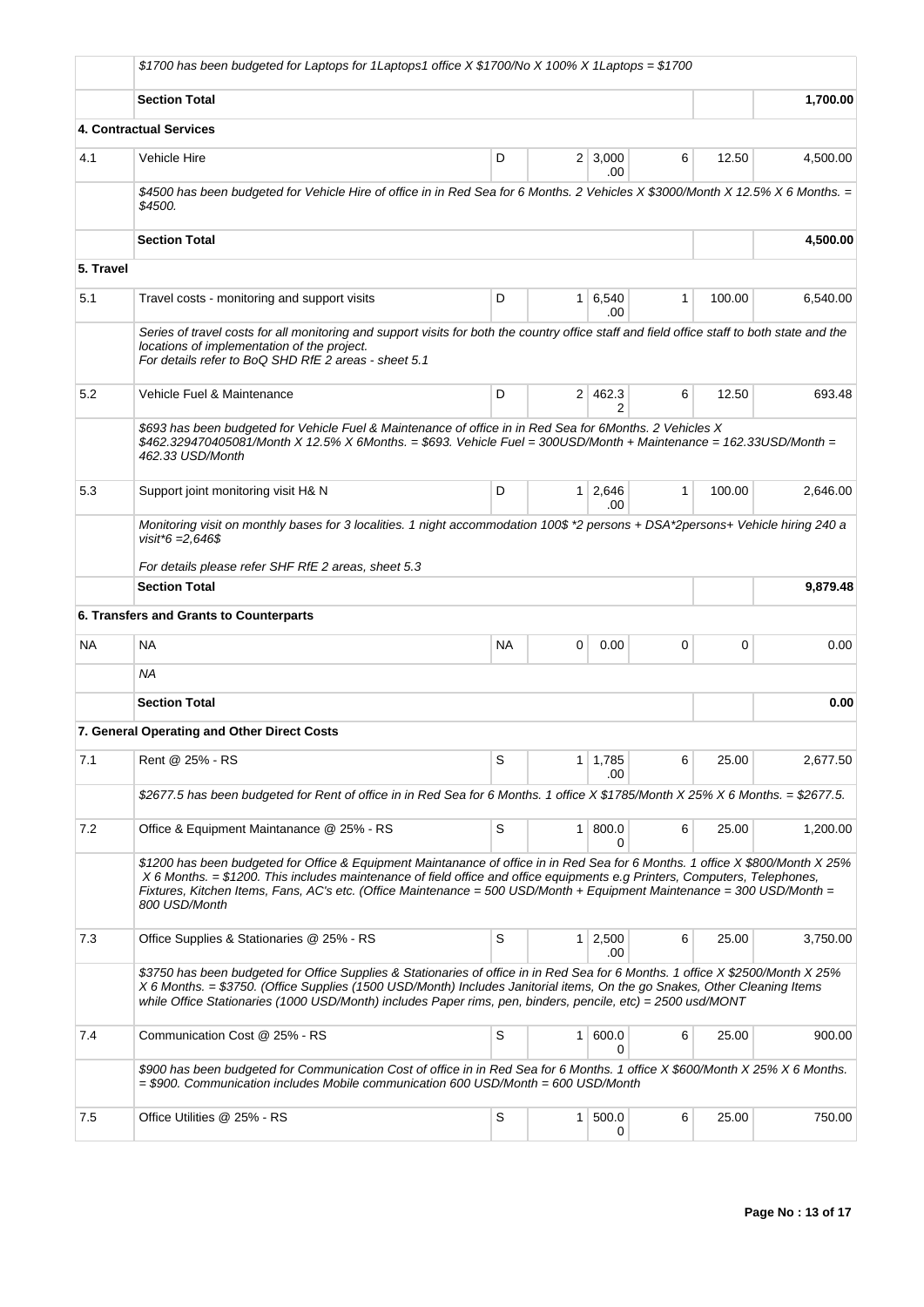|      | \$750 has been budgeted for Office Utilities of office in in Red Sea for 6 Months. 1 office X \$500/Month X 25% X 6 Months. =<br>\$750. (Office Electricity = 400 USD/month + Gas = 50 USD/Month + Water = 50 USD/Month = 500 USD/Month Utilities)                                                                                                                                       |   |                |                       |   |       |          |
|------|------------------------------------------------------------------------------------------------------------------------------------------------------------------------------------------------------------------------------------------------------------------------------------------------------------------------------------------------------------------------------------------|---|----------------|-----------------------|---|-------|----------|
| 7.6  | Internet fees @ 25% - RS                                                                                                                                                                                                                                                                                                                                                                 | S |                | 1 525.0<br>0          | 6 | 25.00 | 787.50   |
|      | \$787.5 has been budgeted for Internet fees of office in in Red Sea for 6 Months. 1 office X \$525/Month X 25% X 6 Months. =<br>\$787.5.                                                                                                                                                                                                                                                 |   |                |                       |   |       |          |
| 7.7  | Generator Running Costs @ 25% - RS                                                                                                                                                                                                                                                                                                                                                       | S |                | $1 \mid 1,500$<br>.00 | 6 | 25.00 | 2,250.00 |
|      | \$2250 has been budgeted for Generator Running Costs of office in in Red Sea for 6 Months. 1 office X \$1500/Month X 25% X 6<br>Months. = \$2250. This includes Fuel 1300 USD and Engine Lubricants and filters 200 USD = 1500 USD/Month                                                                                                                                                 |   |                |                       |   |       |          |
| 7.8  | Security Services @ 25% - RS                                                                                                                                                                                                                                                                                                                                                             | S | 1 <sup>1</sup> | 3,750<br>.00          | 6 | 25.00 | 5,625.00 |
|      | \$5625 has been budgeted for Security Services of office in in Red Sea for 6 Months. 1 office X \$3750/Month X 25% X 6 Months.<br>$=$ \$5625.                                                                                                                                                                                                                                            |   |                |                       |   |       |          |
| 7.9  | Office Maintainence @ 5% - KHT                                                                                                                                                                                                                                                                                                                                                           | S |                | $1 \mid 5,500$<br>.00 | 6 | 5.00  | 1,650.00 |
|      | \$1650 has been budgeted for Office Maintainence of office in Country Office in Khartoum for 6 Months. 1 office X \$5500/Month X<br>$5\%$ X 6 Months. = \$1650. This includes maintenance of Country office e.g plumbing, paint, Repairs etc.                                                                                                                                            |   |                |                       |   |       |          |
| 7.10 | Equipment maintenance @ 5% - KHT                                                                                                                                                                                                                                                                                                                                                         | S |                | $1 \, 2,000$<br>.00   | 6 | 5.00  | 600.00   |
|      | \$600 has been budgeted for Equipment maintenance of office in Country Office in Khartoum for 6 Months. 1 office X \$2000/Month<br>X 5% X 6 Months. = \$600. This includes maintenance of office equipments e.g Printers, Computers, Telephones, Fixtures,<br>Kitchen Items, Fans, AC's etc. = 2000 USD/Month                                                                            |   |                |                       |   |       |          |
| 7.11 | Office Supplies & Stationaries @ 5% - KHT                                                                                                                                                                                                                                                                                                                                                | S | $\mathbf{1}$   | 2,500<br>.00          | 6 | 5.00  | 750.00   |
|      | \$750 has been budgeted for Office Supplies & Stationaries of office in Country Office in Khartoum for 6 Months. 1 office X<br>\$2500/Month X 5% X 6 Months. = \$750. (Office Supplies (1000 USD/Month) Includes Janitorial items, On the go Snakes, Other<br>Cleaning Items while Office Stationaries (1500 USD/Month) includes Paper rims, pen, binders, pencile, etc) = 2500 usd/MONT |   |                |                       |   |       |          |
| 7.12 | Communications @ 5% - KHT                                                                                                                                                                                                                                                                                                                                                                | S |                | 1 4,672<br>.00        | 6 | 5.00  | 1,401.60 |
|      | \$1401.6 has been budgeted for Communications of office in Country Office in Khartoum for 6 Months. 1 office X \$4672/Month X<br>5% X 6 Months. = \$1401.6. Communication includes Internet charges @ 4252 USD/Month, Mobile Communication Charges 420<br>$USD/month = 4672$ USD                                                                                                         |   |                |                       |   |       |          |
| 7.13 | Vehicles costs (rent, Fuel and Maintenance) @ 5% - KHT                                                                                                                                                                                                                                                                                                                                   | S | 1 <sup>1</sup> | 3,199<br>.20          | 6 | 5.00  | 959.76   |
|      | \$959.76 has been budgeted for Vehicles costs (rent, Fuel and Maintenance) of office in Country Office in Khartoum for 6 Months.<br>1 office X \$3199.2/Month X 5% X 6 Months. = \$959.76. Vehicle Rent = 2599.32/Month + Fuel 400USD/Month + 200USD/Month<br>= 3199.32USD/Month                                                                                                         |   |                |                       |   |       |          |
| 7.14 | Bank Charges @ 5% - KHT                                                                                                                                                                                                                                                                                                                                                                  | S | $\mathbf{1}$   | 200.0<br>0            | 6 | 5.00  | 60.00    |
|      | \$60 has been budgeted for Bank Charges of office in Country Office in Khartoum for 6 Months. 1 office X \$200/Month X 5% X 6<br>Months. $=$ \$60.                                                                                                                                                                                                                                       |   |                |                       |   |       |          |
| 7.15 | Software Maintenance @ 10% - KHT                                                                                                                                                                                                                                                                                                                                                         | S | $\mathbf{1}$   | 809.0<br>0            | 6 | 10.00 | 485.40   |
|      | \$485.4 has been budgeted for Software Maintenance of office in Country Office in Khartoum for 6 Months. 1 office X \$809/Month<br>X 10% X 6 Months. = \$485.4. These Softwares are (Agresso ERP (Financial) = 645 USD/Month, Vlariantys Cloud Pla = 125<br>USD/Month, Insight = $164$ USD/Month, Fsecure = $36$ USD/Month)                                                              |   |                |                       |   |       |          |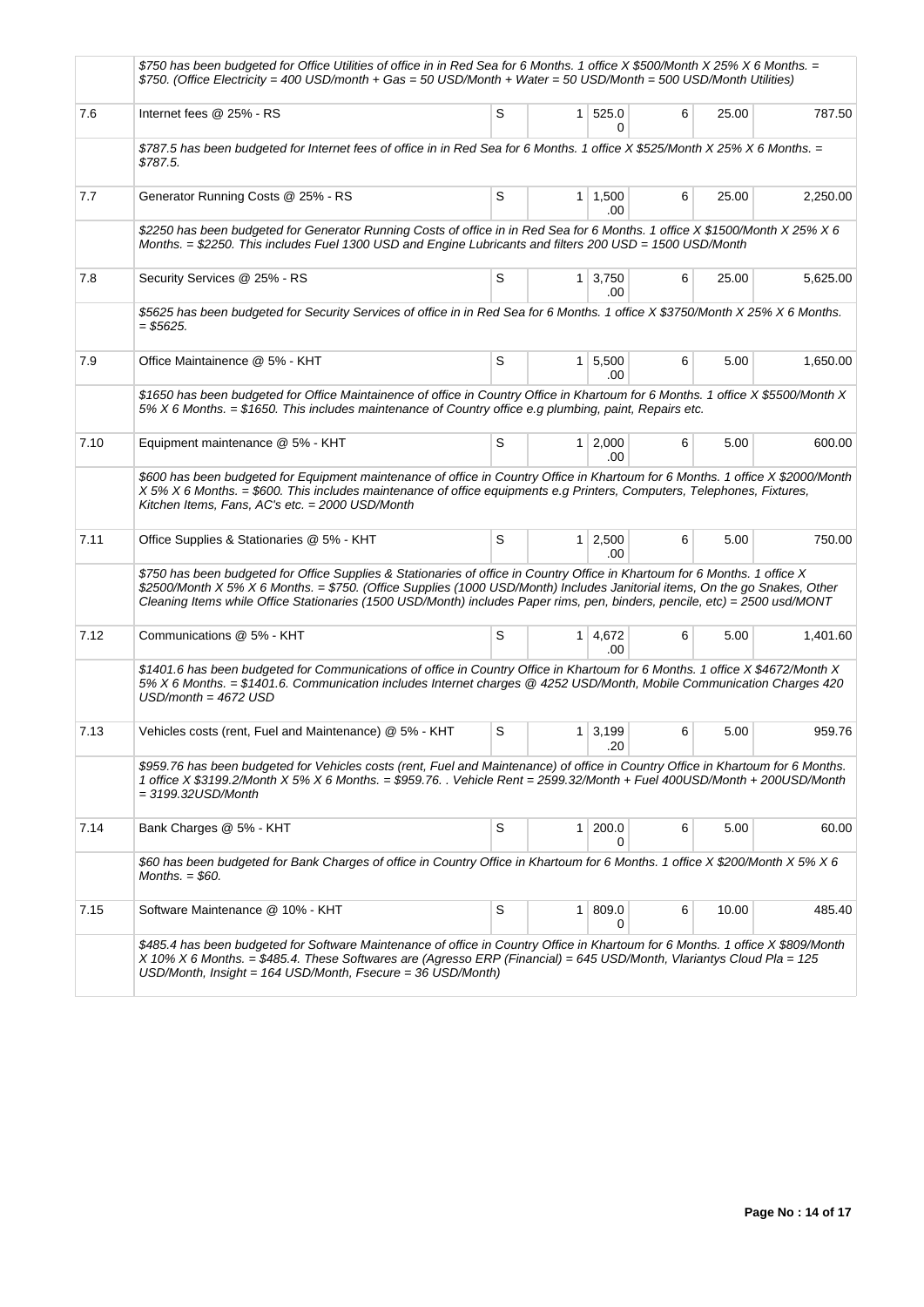| 7.16                    | Insurances (Property, Travel) @ 10% - KHT                                                                                                                                                                                                                              | S          | 1         | 884.0<br>0 | 6 | 10.00 | 530.40     |
|-------------------------|------------------------------------------------------------------------------------------------------------------------------------------------------------------------------------------------------------------------------------------------------------------------|------------|-----------|------------|---|-------|------------|
|                         | \$530.4 has been budgeted for Insurances (Property, Travel) of office in Country Office in Khartoum for 6 Months. 1 office X<br>\$884/Month X 10% X 6 Months. = \$530.4. these are (Property Damage Insurance = 235 USD/Month, Travel Insurance = 649<br>USD/Month, .) |            |           |            |   |       |            |
|                         | <b>Section Total</b>                                                                                                                                                                                                                                                   |            | 24,377.16 |            |   |       |            |
| <b>SubTotal</b>         |                                                                                                                                                                                                                                                                        |            | 104.00    |            |   |       | 242,990.64 |
| Direct                  |                                                                                                                                                                                                                                                                        | 198,447.48 |           |            |   |       |            |
| Support                 |                                                                                                                                                                                                                                                                        |            |           |            |   |       | 44,543.16  |
| <b>PSC Cost</b>         |                                                                                                                                                                                                                                                                        |            |           |            |   |       |            |
| <b>PSC Cost Percent</b> |                                                                                                                                                                                                                                                                        | 7.00       |           |            |   |       |            |
| <b>PSC Amount</b>       |                                                                                                                                                                                                                                                                        | 17,009.34  |           |            |   |       |            |
| <b>Total Cost</b>       |                                                                                                                                                                                                                                                                        |            |           |            |   |       | 259,999.98 |

# **Project Locations**

| Location           | <b>Estimated</b><br>percentage<br>of budget<br>for each<br><b>location</b> | <b>Estimated number of beneficiaries</b><br>for each location |              |             |       |              | <b>Activity Name</b>                                                                                                                                                                                                                                                                                                                                                                                                                                                                                                                                                                                                                                                                                                                                                                                                                                                                                                                                                                                                                                                                                                                                                                                                                                                                                                                                                                                                                                                                                                                                                                                                           |
|--------------------|----------------------------------------------------------------------------|---------------------------------------------------------------|--------------|-------------|-------|--------------|--------------------------------------------------------------------------------------------------------------------------------------------------------------------------------------------------------------------------------------------------------------------------------------------------------------------------------------------------------------------------------------------------------------------------------------------------------------------------------------------------------------------------------------------------------------------------------------------------------------------------------------------------------------------------------------------------------------------------------------------------------------------------------------------------------------------------------------------------------------------------------------------------------------------------------------------------------------------------------------------------------------------------------------------------------------------------------------------------------------------------------------------------------------------------------------------------------------------------------------------------------------------------------------------------------------------------------------------------------------------------------------------------------------------------------------------------------------------------------------------------------------------------------------------------------------------------------------------------------------------------------|
|                    |                                                                            | <b>Men</b>                                                    | <b>Women</b> | <b>Boys</b> | Girls | <b>Total</b> |                                                                                                                                                                                                                                                                                                                                                                                                                                                                                                                                                                                                                                                                                                                                                                                                                                                                                                                                                                                                                                                                                                                                                                                                                                                                                                                                                                                                                                                                                                                                                                                                                                |
| Red Sea > El Qaneb | 30.00000                                                                   | $\mathbf 0$                                                   | $\Omega$     | $\Omega$    | 0     |              | N: Activity 1.1.1: Conduct mass community<br>MUAC screening at the targ<br>N: Activity 1.1.2. Provide treatment services for<br>430 children with<br>N: Activity 1.1.3: Printing and distribution of<br>registration books,<br>N: Activity 1.1.4: on job training for nutrition staff<br>on CMAM proto<br>N: Activity 1.1.5: Support two Stabilization<br>centers and referral of<br>N: Activity 1.1.6: Train 40 (22 female 18 male<br>))community volunteers<br>N: Activity 1.1.7: performing urgent rehabilitation<br>to ensure person<br>N: Activity 1.1.8: -<br>N: Activity 1.1.9: Provide nutrition equipment and<br>supplies (height<br>N: Activity 1.1.10: Transport Ready-to-Use<br>Therapeutic Food (RUTF)&su<br>N: Activity 1.1.11: Support Nutrition surveillance<br>system (Transport<br>N: Activity 1.1.12: Support screening and referral<br>by community volun<br>N: Activity 1.1.13: Provide DSA nutrition staff at<br>facilities, includ<br>N: Activity 1.1.14: Support bi monthly joint<br>monitoring visit<br>3<br>N: Activity 1.1.15: Visibility and documentation<br>N: Activity 2.1.1: Train facility cadre, SC staff on<br>IYCF-E 40 cadre<br>N: Activity 2.1.2: Training for 50 lead mothers on<br><b>MtMSGs</b><br>N: Activity 2.1.3: Develop Mother-to-Mother<br>Support Groups (MtMSGs)<br>N: Activity 2.1.4: Procure washable masks,<br>sanitizers and COVID19 pr<br>N: Activity 2.1.5: Printing and distribution of IEC<br>materials (poste<br>N: Activity 2.1.6: supporting the national<br>breastfeeding week at the<br>N: Activity 2.1.7: Children Consultation on<br>Hunger will be a consult |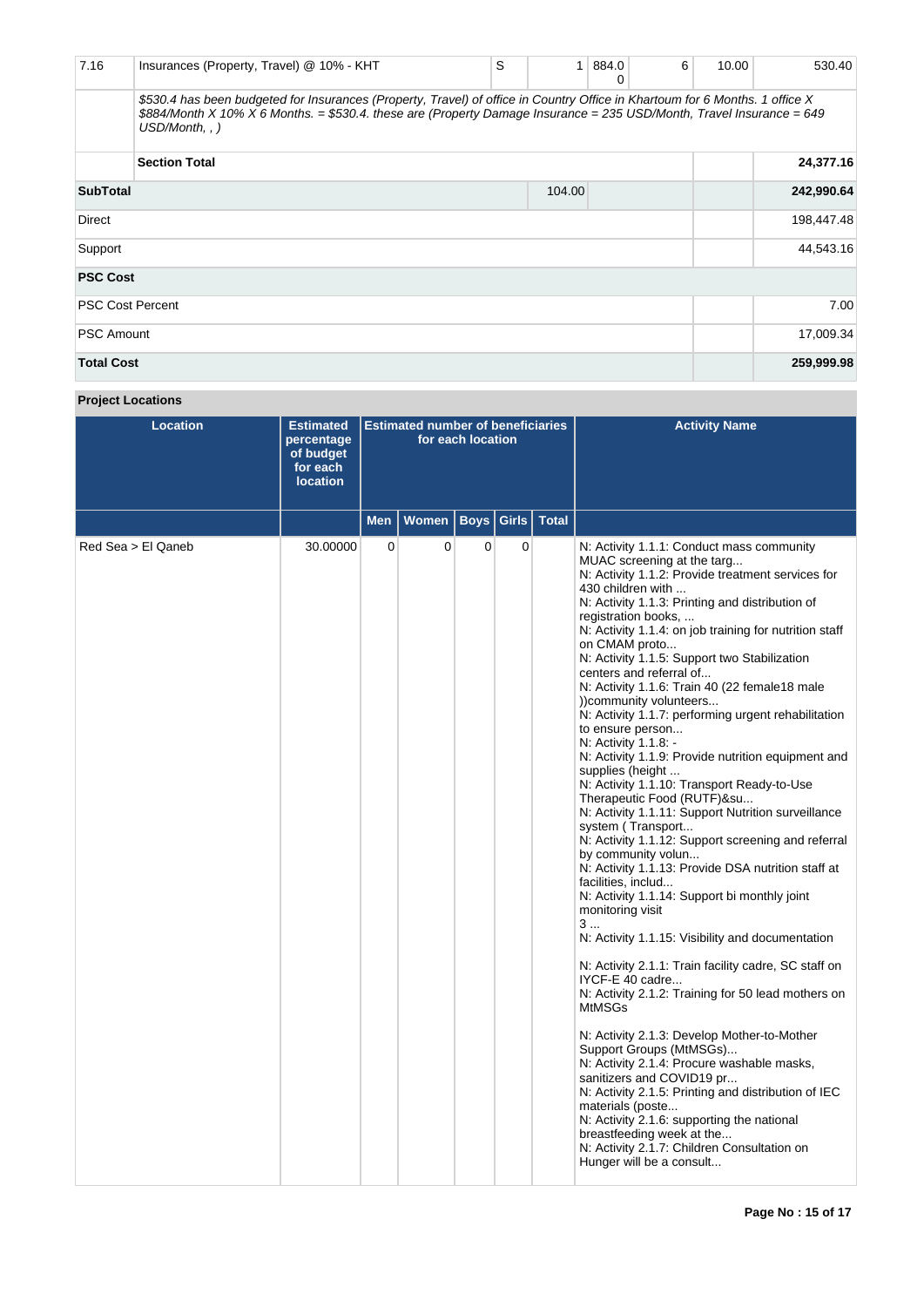|  |  |  |  |  |  | MUAC screening at the targ<br>N: Activity 1.1.2: Provide treatment services for<br>430 children with<br>N: Activity 1.1.3: Printing and distribution of<br>registration books,<br>N: Activity 1.1.4: on job training for nutrition staff<br>on CMAM proto<br>N: Activity 1.1.5: Support two Stabilization<br>centers and referral of<br>N: Activity 1.1.6: Train 40 (22 female18 male<br>))community volunteers<br>N: Activity 1.1.7: performing urgent rehabilitation<br>to ensure person<br>N: Activity 1.1.8: -<br>N: Activity 1.1.9: Provide nutrition equipment and<br>supplies (height<br>N: Activity 1.1.10: Transport Ready-to-Use<br>Therapeutic Food (RUTF)&su<br>N: Activity 1.1.11: Support Nutrition surveillance<br>system (Transport<br>N: Activity 1.1.12: Support screening and referral<br>by community volun<br>N: Activity 1.1.13: Provide DSA nutrition staff at<br>facilities, includ<br>N: Activity 1.1.14: Support bi monthly joint<br>monitoring visit<br>3<br>N: Activity 1.1.15: Visibility and documentation<br>N: Activity 2.1.1: Train facility cadre, SC staff on<br>IYCF-E 40 cadre<br>N: Activity 2.1.2: Training for 50 lead mothers on<br><b>MtMSGs</b> |
|--|--|--|--|--|--|--------------------------------------------------------------------------------------------------------------------------------------------------------------------------------------------------------------------------------------------------------------------------------------------------------------------------------------------------------------------------------------------------------------------------------------------------------------------------------------------------------------------------------------------------------------------------------------------------------------------------------------------------------------------------------------------------------------------------------------------------------------------------------------------------------------------------------------------------------------------------------------------------------------------------------------------------------------------------------------------------------------------------------------------------------------------------------------------------------------------------------------------------------------------------------------------|
|--|--|--|--|--|--|--------------------------------------------------------------------------------------------------------------------------------------------------------------------------------------------------------------------------------------------------------------------------------------------------------------------------------------------------------------------------------------------------------------------------------------------------------------------------------------------------------------------------------------------------------------------------------------------------------------------------------------------------------------------------------------------------------------------------------------------------------------------------------------------------------------------------------------------------------------------------------------------------------------------------------------------------------------------------------------------------------------------------------------------------------------------------------------------------------------------------------------------------------------------------------------------|